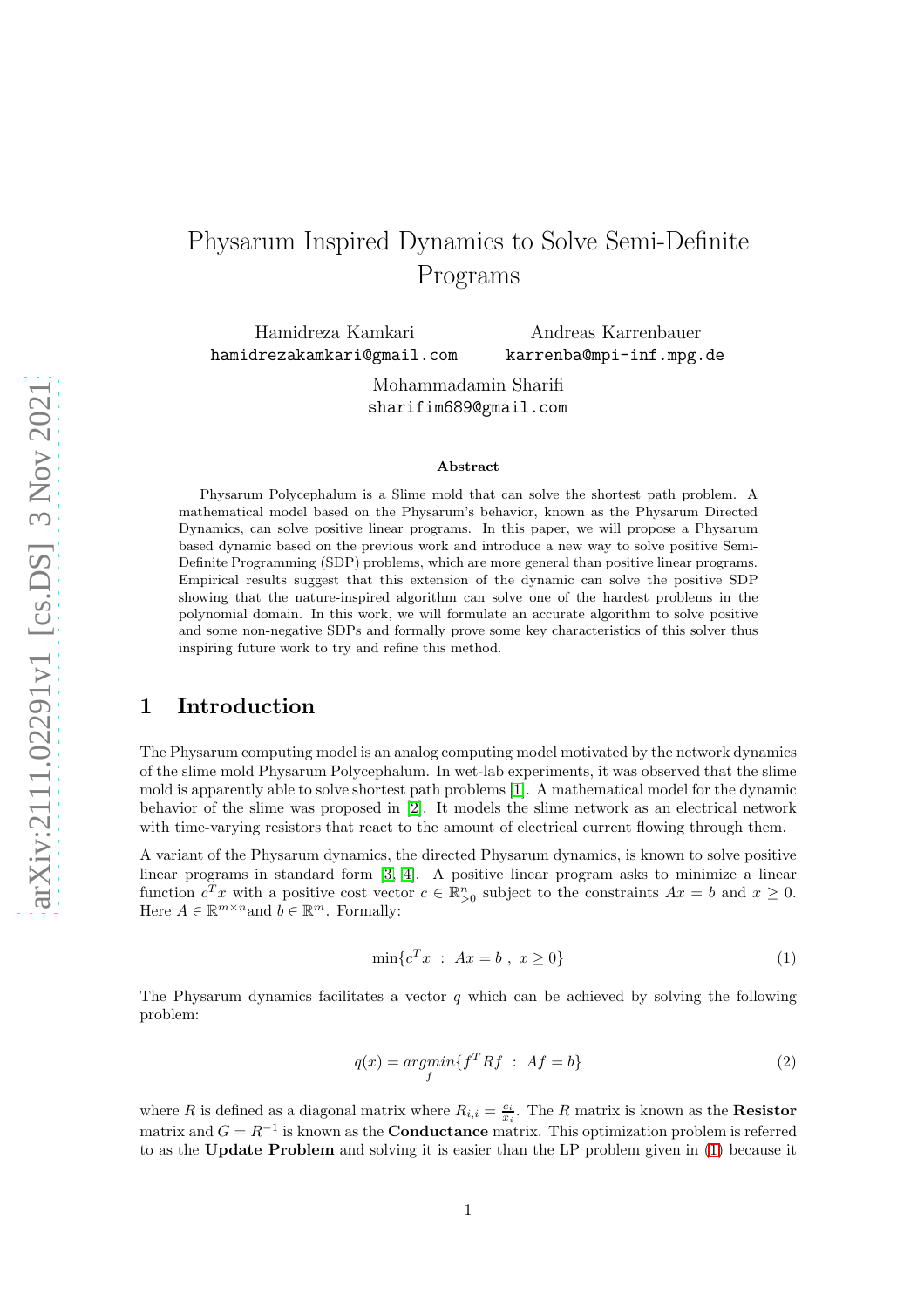does not restrict  $f$  to be a non-negative vector. That is to say, one can find the solution to this optimization problem via Lagrange multipliers.

The Physarum directed dynamic requires to solve the update problem and obtain the solution  $q(x)$ . Afterward,  $x(t)$  is characterized using the following differential equation:

<span id="page-1-1"></span><span id="page-1-0"></span>
$$
\dot{x}(t) = q(x(t)) - x(t),
$$
\n(3)

One can also define a discretized version of the dynamic by approximating  $\dot{x}(t)$  with  $\frac{x_{after}(t)-x_{before}(t)}{h}$ and reformulating as the following:

$$
x_{after} = h \cdot q(x_{before}) + (1 - h) \cdot x_{before}
$$
\n
$$
\tag{4}
$$

It has been proven that by choosing  $x(0)$  cleverly and large enough the dynamic will converge to the optimum solution of [\(1\)](#page-0-0).

<span id="page-1-2"></span>**Theorem 1.1.** [\[3,](#page-25-2) [4\]](#page-25-3) Consider I to the union of the support of all the optimum solution vectors of  $(1)$ :

$$
I = \{ i : i \in supp(x^*) \text{ for some optimal solution } x^* \},
$$

and consider  $F$  to be the set of all feasible solutions of  $(1)$ :

 $F = \{x : x \text{ satisfies the constraints of the LP }\}$ 

Then, if the dynamics [\(3\)](#page-1-0) has a solution in which all elements of x are positive and  $x^*$  is an arbitrary optimum solution, then:

- 1. inf{ $x_i(t) : t \ge 0$ } > 0 for all  $i \in I$
- 2.  $dist(x(t), F) \rightarrow 0$  as  $t \rightarrow \infty$
- 3.  $\lim_{t\to\infty} c^T x(t) = c^T x^*$

Numerous results have been derived by altering the dynamics. Some showcase using the discretized version of the dynamics in  $(4)$  and choose h such that the processing time of the dynamics improves, [\[5\]](#page-25-4). Others add a coefficient and create non-uniform dynamic of the form  $x_i(t) = d_i(q_i(t) - x_i(t))$ [\[6\]](#page-25-5). A detailed proof of the directed dynamics for the base positive LP problem can also be seen in [\[7\]](#page-25-6). In this document, we try to generalize the Physarum directed dynamics and obtain a new dynamic system, which can solve positive SDPs.

An SDP can be written as one of the primal-dual pair

$$
\min\{tr(C^T X) : tr(A_\ell^T X) = b_\ell \forall \ell \in [m], X \succeq 0\}
$$

$$
\geq \max\{\sum_{\ell=1}^m b_\ell y_\ell : \sum_{\ell=1}^m y_\ell A_\ell + S = C, S \succeq 0\},\
$$

where we may assume without loss of generality that C and all  $A_{\ell}$  are symmetric. This is due to the fact that X is symmetric and each formula of form  $tr(MX)$  is equivalent to  $tr(\frac{M+M^T}{2}X);$ furthermore, we rewrite all of these conditions in this form where C will be replaced by  $\frac{C+C^T}{2}$  $rac{C}{2}$  and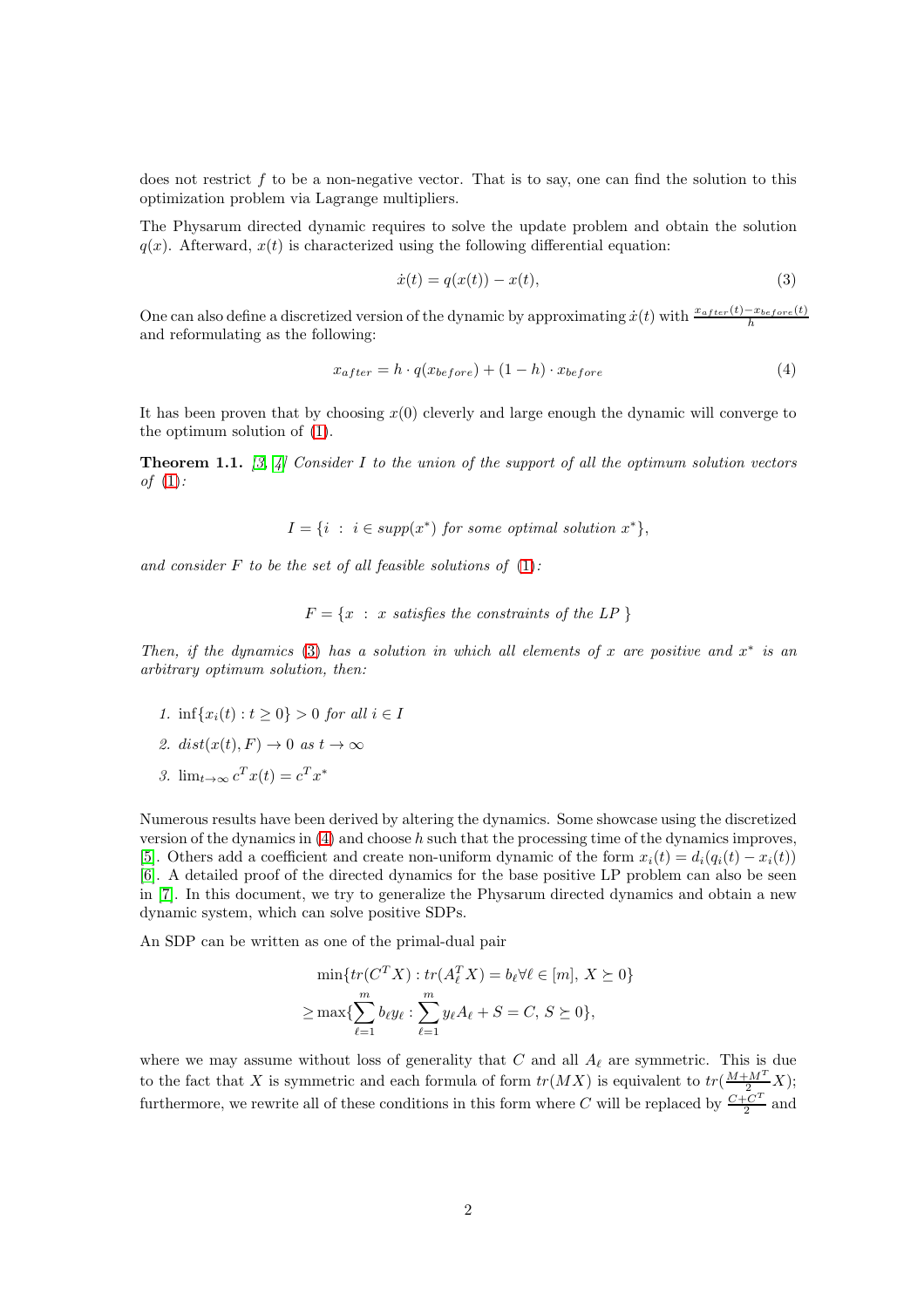<span id="page-2-0"></span>each  $A_{\ell}$  matrices will be replaced by  $\frac{A_{\ell}+A_{\ell}^T}{2}$ . We will call an SDP **positive** if the cost matrix is positive definite. One can write the positive SDP primal and dual pair as below:

$$
\min\{tr(CX) : tr(A_{\ell}X) = b_{\ell}\forall \ell \in [m], X \succeq 0\}, C \succ 0
$$
  

$$
\geq \max\{\sum_{\ell=1}^{m} b_{\ell}y_{\ell} : \sum_{\ell=1}^{m} y_{\ell}A_{\ell} + S = C, S \succeq 0\},
$$
 (5)

Note that one can also write the SDP in a vectorized notation where  $vec(M)$  for an  $n \times n$  matrix is an  $n^2$  vector whose  $n(i-1) + j$ th element is  $M_{i,j}$ , i.e, it is obtained by stacking up the columns of M on top of each other. Consider  $\Omega$  to be a  $m \times n^2$  matrix defined as below:

$$
\Omega = \begin{bmatrix} vec(A_1)^T \\ vec(A_2)^T \\ \dots \\ vec(A_m)^T \end{bmatrix} .
$$
\n(6)

With these notations it is possible to re-interpret the SDP in the following format which holds more resemblance to that of the LP case:

$$
\min\{vec(C)^Tvec(X) \ : \ \Omega \cdot vec(X) = b, \ X \succeq 0\}, \ C \succ 0.
$$

Positive SDPs are an important subset of SDPs, e.g., they are general enough for the Goemans-Williamson algorithm for approximating MaxCut [\[8\]](#page-25-7). In this document, we propose a dynamic and investigate to what extent this Physarum-inspired dynamical system is able to solve positive SDPs.

In Section [2](#page-3-0) we will introduce our extension of the Physarum dynamics. Similar to the Physarum dynamics introduced for LP, we will define a matrix function  $X(t)$  which is charactarized by a differential equation similar to [\(3\)](#page-1-0). In Section [3](#page-4-0) we define an update problem similar to [\(2\)](#page-0-1) and formulate its solution. Sections [4](#page-11-0) and [5](#page-13-0) are dedicated to proving this dynamic converges to a certain optimum point given a set of conditions defined as Convergence Conditions (CC). In Section [6](#page-16-0) we will propose an extension of positive SDP that complies to all of the convergence conditions previously defined and we will show that the solution to this SDP yields an optimum result an arbitrary positive SDP. To make a more general argument, most of the treatment in Sections [3](#page-4-0) through [6](#page-16-0) is done with a non-negative SDP rather than a positive SDP. Whereas in the positive SDPs the cost matrix is positive definite, in the non-negative SDP the cost matrix is positive semi-definite. Not only does this generalization culminate in a more extensive formulation, but also provides the basis for some of the experiments in Section [7,](#page-19-0) namely the modified algorithm.

Section [7](#page-19-0) gathers all the theoretical results from the previous sections. In that, we will introduce a complete solver for positive SDP problems and run some experiments to evaluate its performance. These experiments have shown promising results indicating the Physarum dynamic converges to an optimum solution of the SDP. Interestingly, empirical findings suggest some of the convergence conditions proposed are not needed and the dynamic converges to the optimum even when they do not hold. All things considered, the Physarum based algorithm to solve SDPs is a novel approach to solve positive SDPs and with extra effort might compete with other well-known optimization methods.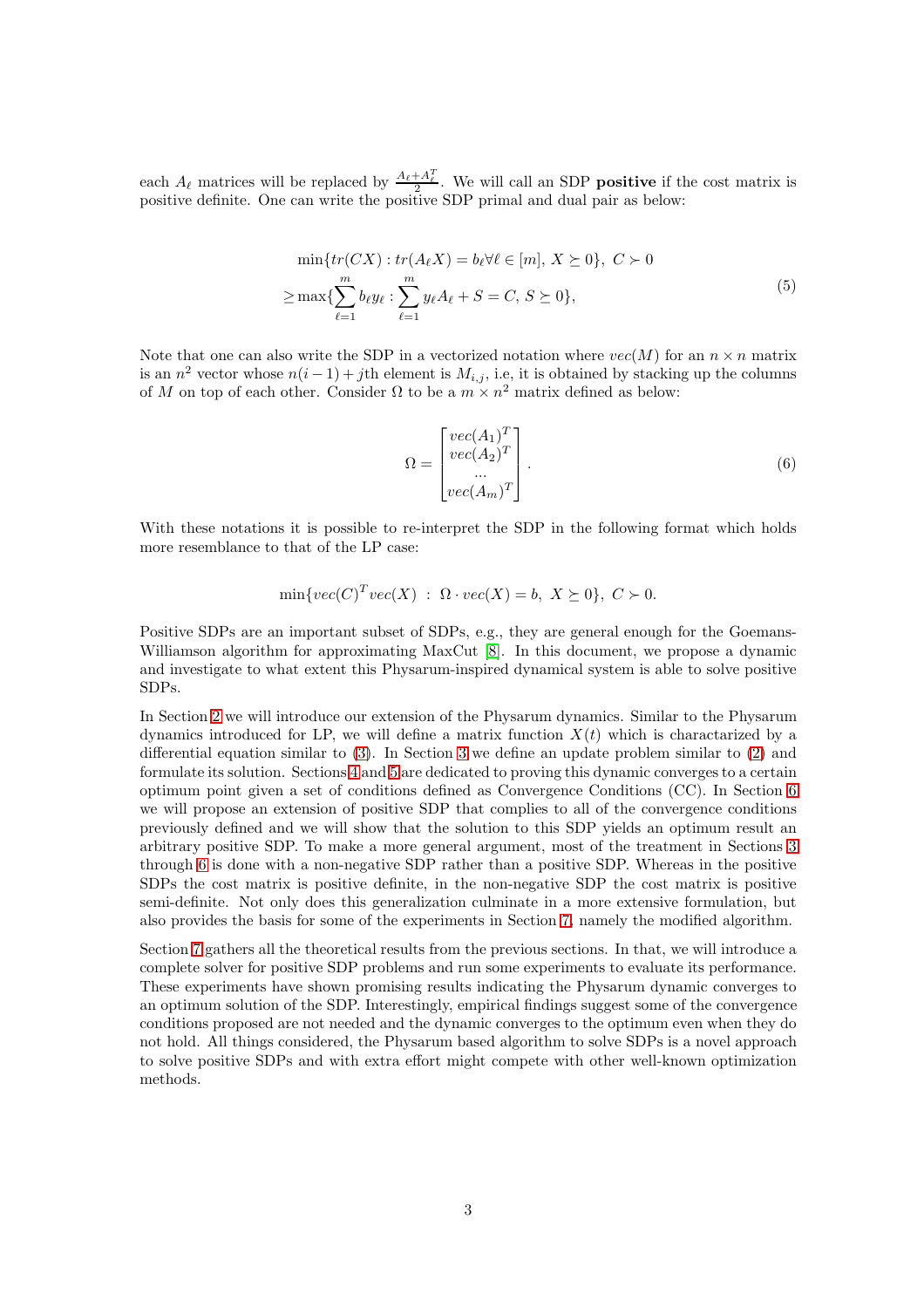# <span id="page-3-0"></span>2 Proposed Method

To solve the positive SDP we will introduce the matrix function  $X(t)$  using the following dynamics:

<span id="page-3-6"></span><span id="page-3-1"></span>
$$
\dot{X}(t) = Q(X(t)) - X(t),\tag{7}
$$

this differential equation characterizes  $X(t)$  which is changing over time  $t \geq 0$ . We will study how the dynamic behaves for solving the positive SDP.

Moreover,  $Q(X(t))$  is known as the solution to an optimization problem that we define as the SDP update problem which is analogous to the update problem in the LP case:

$$
\min\{vec(Q)^T R(C, X(t))vec(Q) \; : \; \Omega vec(Q) = b, \; Null(X(0)) \subseteq Null(Q), \; Q^T = Q \} \tag{8}
$$

Comparable with the previous work, for a matrix  $F$  that complies to the constraints above, we refer to the objective value  $vec(F)^T R(C, F)vec(F)$  as the **Energy** of F and  $Q(X(t))$  minimizes this energy. We define the R matrix above as the **resistor** matrix which is calculated using  $X(t)$ and C and will be explained in detail in Section [3.](#page-4-0)

The constraint of the form  $\Omega \cdot vec(Q) = b$  which is equivalent to

$$
\forall \ell \in [m]: tr(A_{\ell}Q) = b_{\ell}
$$

are referred to as the linear equality constraints and the constraints of the form

$$
Null(X(0)) \subseteq Null(Q)
$$

as the null space constraints.

In the document, we will prove that our dynamic converges to the optimum solution of a positive SDP; however, we will try prove a more general claim:

<span id="page-3-7"></span>**Claim 2.1.** If  $X(t)$  is a matrix function that follows the dynamic [\(7\)](#page-3-1) and [\(CC.1\),](#page-3-2) [\(CC.2\),](#page-3-3) [\(CC.3\),](#page-3-4) and [\(CC.4\)](#page-3-5) hold,  $X(t)$  will converge to an  $X^*$  value, which optimizes the following for  $C \succeq 0$ :

$$
\min\{tr(CF) : \forall \ell \in [m] : tr(A_{\ell}F) = b_{\ell}, F \succeq 0, Null(X(0)) \subseteq Null(F)\}
$$

We try to show that given a certain set of conditions defined as the **Convergence Conditions** (CC), the proposed dynamic converges to the optimum solution of the positive SDP. Not only does this claim prove convergence for a cleverly initialized  $X(0)$  in the positive SDP case, but also facilitates obtaining the modified algorithm in Section [7,](#page-19-0) and for the sake of generality, we will consider C to be positive semi-definite instead of positive definite for the remainder of the document. That said, we aim to show the claim holds only if certain convergence conditions are met. The conditions are:

<span id="page-3-2"></span> $(CC.1)$   $X(0) \succeq 0$ .

<span id="page-3-3"></span>(CC.2)  $Null(C) \subseteq Null(X(0)).$ 

<span id="page-3-4"></span>(CC.3)  $C^{\dagger}_{\epsilon}$  $(\vec{k}_0)$  is a linearly feasible solution of the SDP. i.e.,  $\forall \ell \in [m]: tr(A_{\ell}C_{(i)}^{\dagger})$  $\binom{1}{k_0} = b_\ell.$ 

<span id="page-3-5"></span>(CC.4)  $X(0)$  complies to the linear feasibility constraints, i.e.,  $\forall \ell \in [m]: tr(A_{\ell}X(0)) = b_{\ell}$ .

 $C_{C}^{\dagger}$  $\binom{[t]}{[k_0]}$  is a constant matrix that will be defined in Section [3.](#page-4-0)

Note that in case  $C \succ 0$  and the SDP is positive if we choose X as a full-rank matrix, then if the claim holds  $X(t)$  will converge to the optimum primal of [\(5\)](#page-2-0). While seemingly strict, we will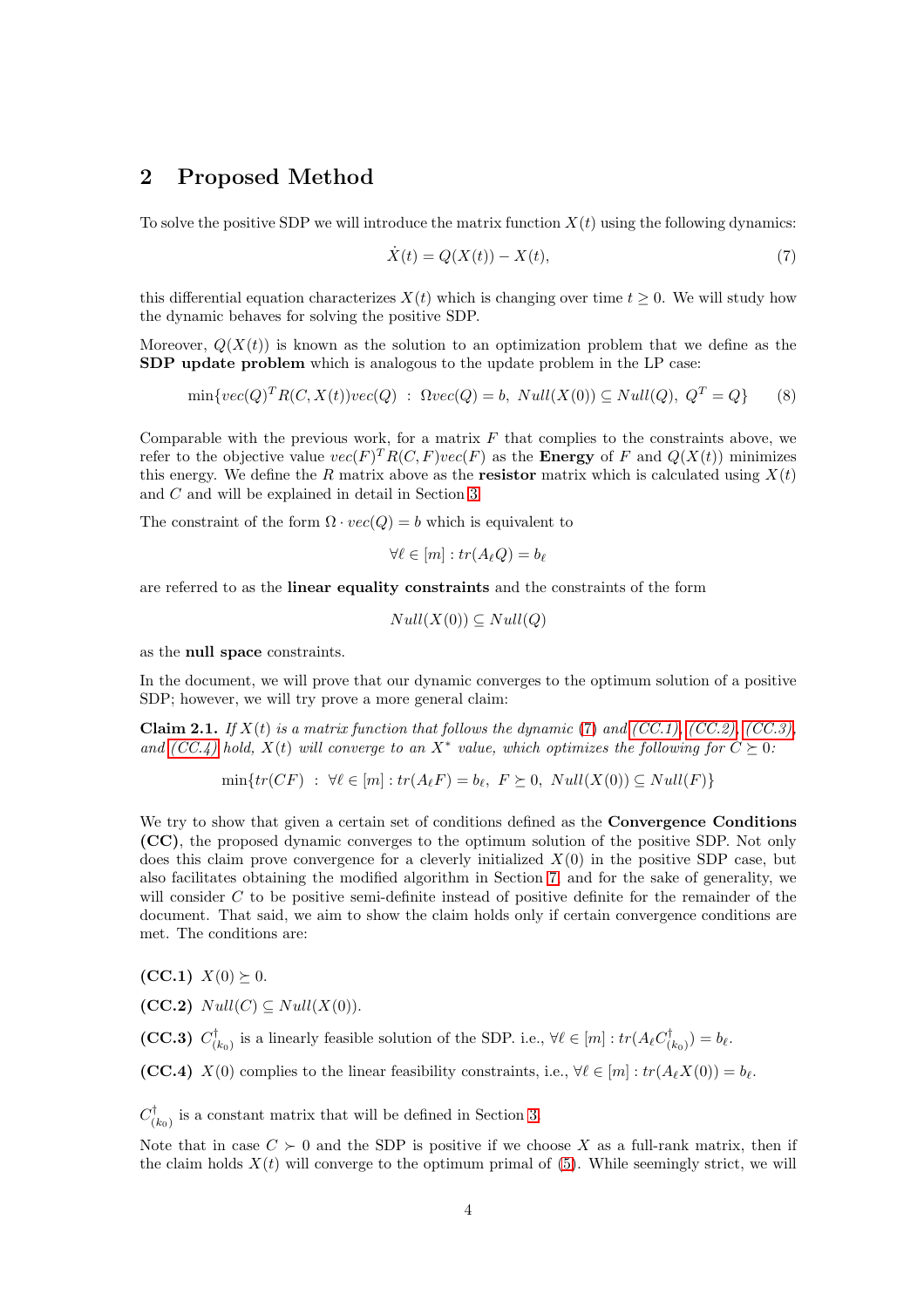introduce an SDP which meets all the conditions and obtain a solution for the original SDP using it.

Among the convergence conditions, [\(CC.3\)](#page-3-4) and [\(CC.4\)](#page-3-5) are the most restrictive ones. In Section [6](#page-16-0) we will introduce a new SDP problem based on [\(5\)](#page-2-0) known as the **Augmented SDP** which has a certain useful property and complies to  $(CC.3)$ . In the augmented case, we can easily choose  $X(0)$ such that [\(CC.1\),](#page-3-2) [\(CC.2\),](#page-3-3) and [\(CC.4\)](#page-3-5) also hold. We will then discuss that solving this particular SDP leads to solving the positive SDP in the most general case. In the sections before [6](#page-16-0) we assume convergence for the case where [\(CC.1\)](#page-3-2) to [\(CC.4\)](#page-3-5) hold.

Additionally, we will discuss in Section [7](#page-19-0) that [\(CC.3\)](#page-3-4) and [\(CC.4\)](#page-3-5) might not necessarily be needed as the empirical results show convergence even when the problem is not augmented. In these experiments,  $X(0)$  is initialized by a very large matrix, e.g.  $X(0) = \eta \cdot C$  where  $\eta$  is a large number with respect to the problem. As anticipated, results from our experiments strongly hint toward the fact that [\(CC.3\)](#page-3-4) and [\(CC.4\)](#page-3-5) are redundant; although parts of the claim remain open theoretically.

# <span id="page-4-0"></span>3 The Update Problem

In this section, we will define the update problem which was mentioned in [\(8\)](#page-3-6). To this end, we will first solve a transformed version of the update problem to come up with an appropriate resistor matrix. Then we will propose a method to solve the update problem using Lagrange multipliers. This section is divided into four parts:

- In the first part, we will do a diagonalization of  $X(t)$  and introduce the matrix  $U(t)$  and a diagonal matrix  $\Lambda(t)$ . These matrices will represent  $X(t)$  as  $U(t)\Lambda(t)U^{T}(t)$  at each point of time.
- We will then introduce the transformed update problem with respect to  $\Lambda(t)$  and  $U(t)$  at each point of time.
- Using Lagrange multipliers we will solve the transformed update problem and define the resistor matrix  $R(X(t), C)$ .
- Finally, we will propose a solution based on Lagrange multipliers to solve [\(8\)](#page-3-6) and obtain  $Q(X(t))$  directly.

### 3.1 Diagonalization of X

Here, we will introduce matrices  $\Lambda(t)$  and  $U(t)$  at each point of time which are able to diagonalize  $X(t)$ . This diagonalization is of crucial importance and is key to defining a proper update problem for our purpose. The following theorem claims such matrices exist and points out key characteristics of them:

<span id="page-4-1"></span>**Theorem 3.1.** Assume  $X(t)$  is a matrix function that follows the dynamics in [\(7\)](#page-3-1) and that the resistor for the update problem is chosen arbitrarily, if  $X(0)$  complies to [\(CC.2\)](#page-3-3) and its rank is  $k_0$ , one can define two  $n \times k_0$  matrices  $U(t)$ ,  $\tilde{U}(t)$  with linearly independent columns and a diagonal  $k_0 \times k_0$  matrix  $\Lambda(t)$  such that:

$$
C_{(k_0)}^{\dagger} = U(t)U^T(t)
$$
  
\n
$$
C_{(k_0)} = \tilde{U}(t)\tilde{U}^T(t)
$$
  
\n
$$
X(t) = U(t)\Lambda(t)U^T(t)
$$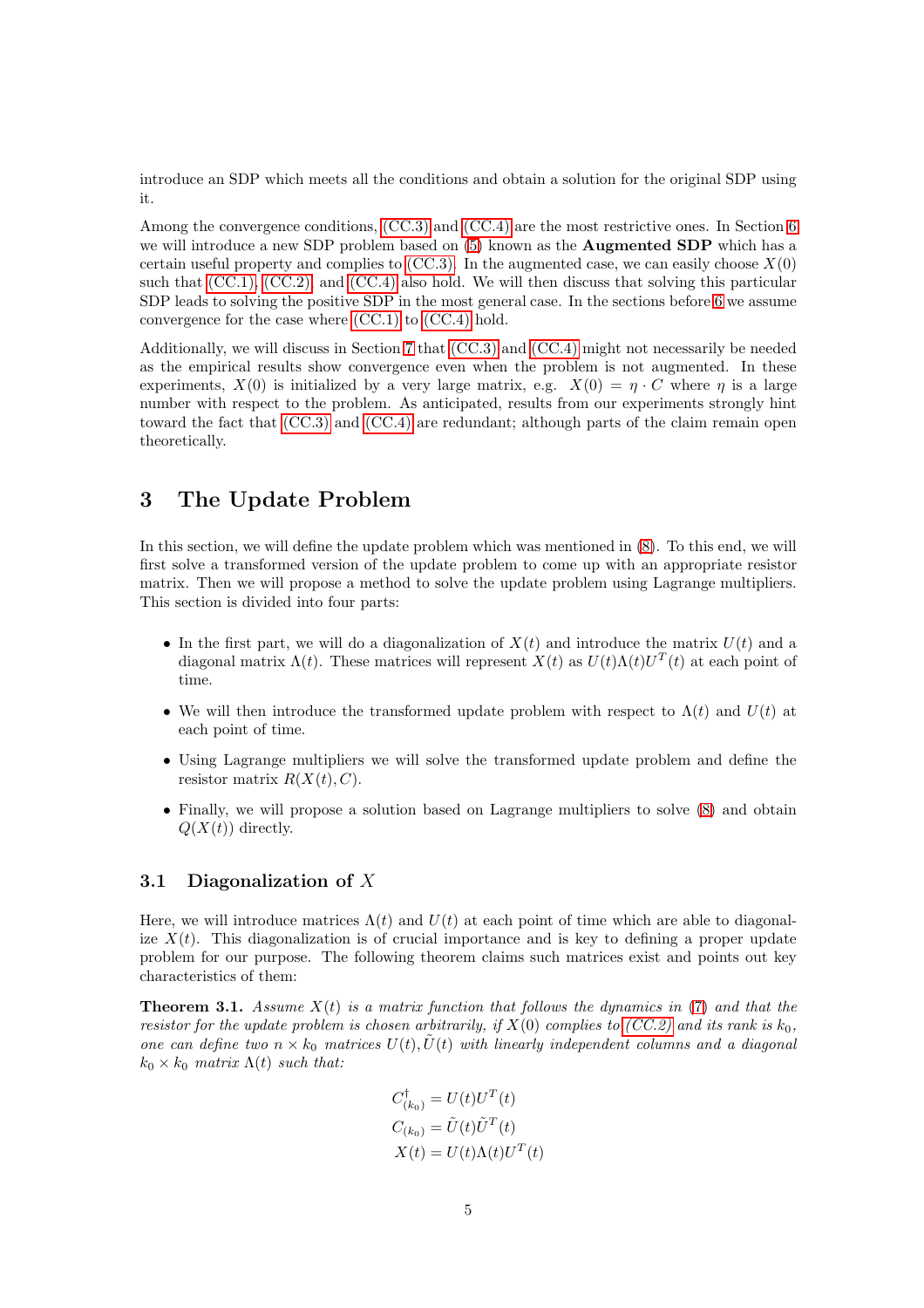in which  $C_{(k_0)}$  and  $C_0^{\dagger}$  $\tilde{U}^{\dagger}_{(k_0)}$  are constant time-invariant even though  $U(t)$  and  $\tilde{U}(t)$  change with respect to t. For convenience, we will denote  $\tilde{U}(0)$  by  $\tilde{O}$  and  $C_{(k_0)} = \tilde{O}\tilde{O}^T$ .

Moreover, if  $F(t)$  is an arbitrary matrix function of time that can be written as  $F(t) = U(t)\tilde{F}(t)U^{T}(t)$ for any time t given  $U(t)$  then,

(i) 
$$
tr(CF(t)) = tr(C_{(k_0)}F(t)) = tr(\tilde{O}^T F(t)\tilde{O}) = tr(\tilde{F}(t))
$$

(ii) If  $v \in Null(X(0))$ , then  $F(t)v = U(t)v = 0$  for any time t.

Additionally, if we indicate the ith the columns of U and  $\tilde{U}$  with  $u_i$  and  $\tilde{u}_i$  respectively and the ith element of the diagonal  $\Lambda(t)$  with  $\lambda_i(t)$ , then,

$$
\tilde{u}_i^T u_j = u_j^T \tilde{u}_i = \begin{cases}\n1 & \text{if } i = j \\
0 & \text{otherwise}\n\end{cases} \quad \text{for all } 1 \le i, j \le k_0
$$
\n
$$
X \tilde{u}_i = \lambda_i u_i.
$$

While the theorem provides and handful of claims, we will prove each one by one in this section and sum it all up in a corollary. To that end, we will first introduce the following lemma points out a key characteristic of  $Null(X(t))$  at each time t. Note that independent of how we choose the resistor matrix  $R(X(t), C)$  the following lemma holds.

<span id="page-5-0"></span>**Lemma 3.2.** If  $X(t)$  follows the Physarum dynamics for an arbitrary  $R(X(t), C)$  and  $(CC.2)$ holds for  $X(0)$ , then for all  $v \in Null(X(0))$  we have  $X(t)v = 0$ . Moreover, for any time  $0 \leq t$ .  $Null(X(0)) \subseteq Null(X(t))$  and  $k(0) \geq k(t)$ .

*Proof.* Consider the function  $X(t)v$  for  $v \in Null(X(0))$ . It can be characterized using the following differential equation:

$$
\frac{d}{dt}X(t)v = Q(X(t))v - X(t)v = -X(t)v
$$

The null-space condition in [\(8\)](#page-3-6) imposes that  $Q(X(t))v = 0$ . This differential equation has the unique solution of form:

$$
X(t)v = e^{-t}X(0)v = 0
$$

Furthermore, for each  $v \in Null(X(0))$  we know that  $X(t)v = X(0)v = 0$  and  $v \in Null(X(t))$ . This in turn proves the lemma. П

To get a better sense, we will refer to  $\tilde{u}_i(t)$  as the **generalized eigenvectors** and  $\lambda_i(t)$  values as the **generalized eigenvalues**. Now consider the eigen-decomposition of C as  $W_{r_C} \Psi W_{r_C}^T$  and the rank of C to be  $r_C$ . The  $n \times r_C$  matrix  $W_{r_C}$  contains eigenvectors that are not in the null-space of C and the diagonal  $r_C \times r_C$  matrix  $\Psi$  contains the non-zero eigenvalues of C. If we write all the eigenvectors of C in W such that the first  $r_C$  columns correspond to  $W_{rc}$ , we know according to Lemma [3.2](#page-5-0) and [\(CC.2\)](#page-3-3) that  $Null(C) \subseteq Null(X(0)) \subseteq Null(X(t))$ , hence the  $n-r_C$  last columns of W contain vectors both in the null-space of  $\hat{X}(t)$  and of C.

We will denote the eigen-decomposition of  $\Psi^{\frac{1}{2}} W_{r_C}^T X(t) W_{r_C} \Psi^{\frac{1}{2}}$  by  $W'(t) \Psi'(t) W'^T(t)$ . Now consider the following set:

$$
S = \{ i : 1 \le i \le r_C \text{ and } \Psi'_{i,i}(0) \neq 0 \}, |S| = \text{rank of } X(0) = k_0
$$

If we reduce the diagonal matrix  $\Psi'(t)$  to a diagonal matrix  $\Lambda(t)$  by only choosing the intersection of rows and columns in S from  $\Psi'(t)$ , and if we reduce the columns of  $W'(t)$  to obtain  $W'_{k_0}(t)$ which has columns that are indexed in  $S$ , we can then show that:

$$
W'(t)\Psi'(t)W'^T(t) = W'_{k_0}(t)\Lambda(t)W'^T_{k_0}(t).
$$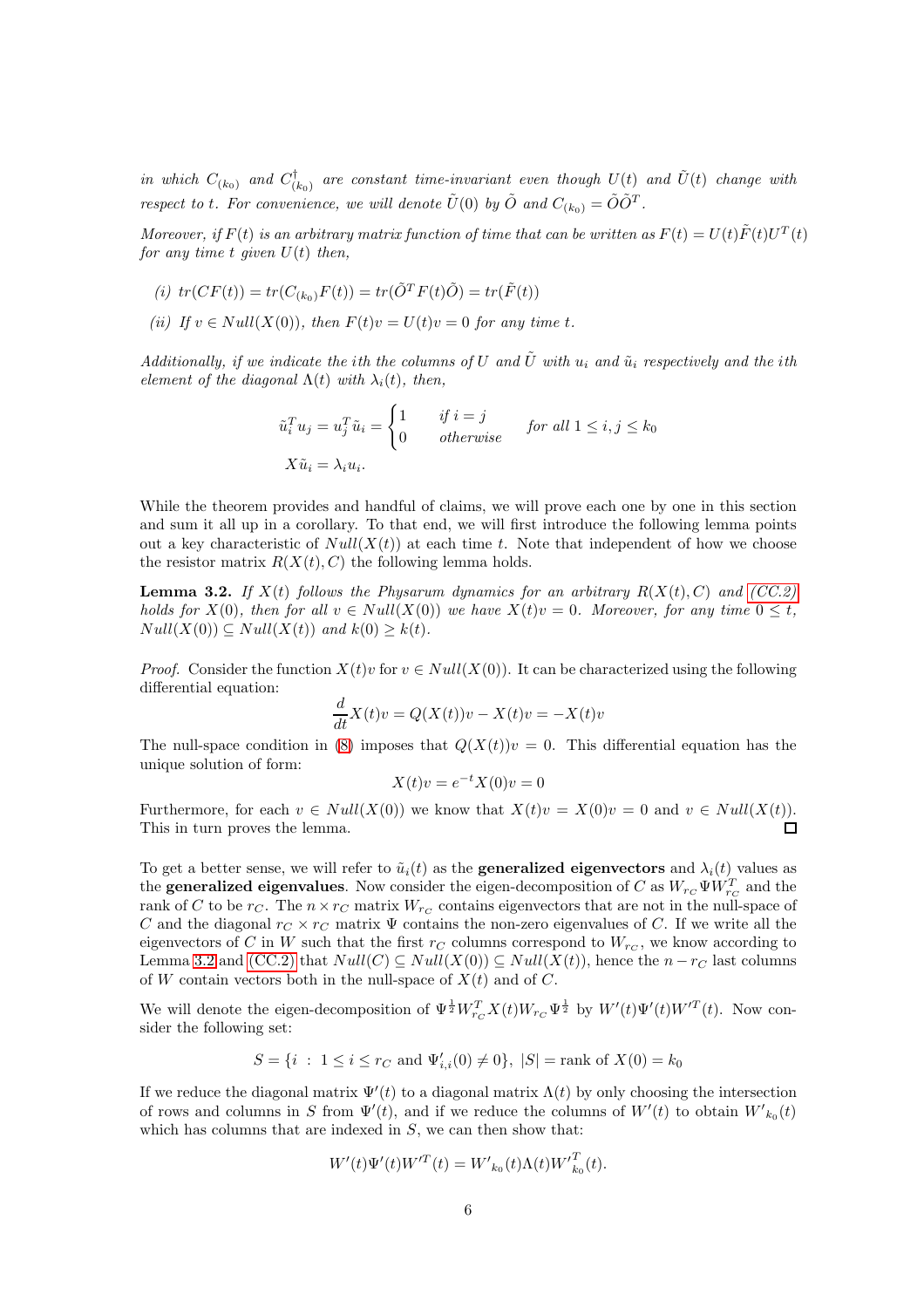Moreover,

$$
\Psi^{-\frac{1}{2}}W'_{k_0}(t)\Lambda(t)W'^{T}_{k_0}(t)\Psi^{-\frac{1}{2}}=\Psi^{-\frac{1}{2}}\Psi^{\frac{1}{2}}W^{T}_{r_C}X(t)W_{r_C}\Psi^{\frac{1}{2}}\Psi^{-\frac{1}{2}}=W^{T}_{r_C}X(t)W_{r_C},
$$

and,

$$
W^{T} X(t) W = \begin{bmatrix} W_{rc}^{T} X(t) W_{rc} & 0 \\ 0 & 0 \end{bmatrix} = \begin{bmatrix} \Psi^{-\frac{1}{2}} W'_{k_0}(t) \Lambda(t) W'_{k_0}^{T}(t) \Psi^{-\frac{1}{2}} & 0 \\ 0 & 0 \end{bmatrix}
$$
  
\n
$$
\Rightarrow X(t) = \underbrace{W_{rc} \Psi^{-\frac{1}{2}} W'_{k_0}(t)}_{U(t)} \Lambda(t) \underbrace{W'_{k_0}^{T}(t) \Psi^{-\frac{1}{2}} W_{rc}^{T}}_{U^{T}(t)}
$$

Hence,  $U(t)$  and  $\Lambda(t)$  can diagonalize  $X(t)$  such that  $X(t) = U(t)\Lambda(t)U^{T}(t)$ . We may also define  $\tilde{U}(t)$  as an  $n \times k_0$  matrix equal to  $W_{r_C} \Psi^{\frac{1}{2}} W'_{k_0}(t)$ . Now we will show that the characteristics pointed out in Theorem [3.1](#page-4-1) hold for such a choice of  $U(t)$ ,  $\Lambda(t)$ , and  $\tilde{U}(t)$ .

Note that,

$$
\tilde{U}^T(t)U(t) = W'_{k_0}^T(t)^T \Psi^{\frac{1}{2}} W_{r_C}^T W_{r_C} \Psi^{-\frac{1}{2}} W'_{k_0}(t) = I.
$$

Therefore,

$$
\tilde{U}^T(t)U(t) = U^T(t)\tilde{U}(t) = I.
$$

In turn, the following can be inferred:

$$
X\tilde{U} = U\Lambda U^T \tilde{U} = U\Lambda,
$$

which means  $X\tilde{u}_i = \lambda_i u_i$  and that the dot product of  $\tilde{u}_i$  and  $u_j$  is equal to one if  $i = j$  otherwise it is zero.

Note that according to Lemma [3.2,](#page-5-0) the null-space of  $X(0)$  is always contained within the null-space of  $X(t)$ . One can characterize the null space of  $X(0)$  using a basis as follows. If we denote the *i*th column of W by  $w_i$  and the *i*th column of W' by  $w'_i$ , then one part of such a basis is the basis of  $Null(C)$  according to  $(CC.2)$  which is characterized by:

$$
\mathcal{B} = \{w_{rc+1}, w_{rc+2}, ..., w_n\}
$$

Another part is characterized by the following:

$$
\mathcal{B}' = \{W_{r_C}\Psi^{\frac{1}{2}}w'_{i} \ : \ i \notin S, \ i \in [r_C]\}
$$

We will prove the entire set  $\mathcal{B} \cup \mathcal{B}'$  provides a basis for the null-space of  $X(0)$ .

First off, we will prove that  $\mathcal{B} \cup \mathcal{B}'$  contains a linearly independent set of vectors. Note that each element in  $\mathcal{B}'$  is a linear combination of the first  $r_C$  columns in  $W_{r_C}$ ; hence, these vectors are orthogonal to any vector in  $\mathcal{B}$ . Furthermore, each element in  $\mathcal{B}$  is also a distinct orthonormal vector; hence, they are linearly independent. Lastly, each element in  $\mathcal{B}'$  is a distinct linear combination of the first  $r_C$  columns in  $W_{rc}$ , since these columns are linearly independent, any distinct linear combination of them will also be linearly independent.

Secondly, according to [\(CC.2\),](#page-3-3) each v is in the null-space of  $X(0)$ . On the other hand, for  $v \in \mathcal{B}'$ , or in other words, for  $v = W_{rC} \Psi^{\frac{1}{2}} w_i'$  we have

$$
v^T X v = w'_{i}^T \Psi^{\frac{1}{2}} W_{rc}^T X(0) W_{rc} \Psi^{\frac{1}{2}} w'_{i} = w'_{i}^T W' \Psi' W' {T w'_{i}} = \Psi'_{i,i},
$$

which in turn if  $i \notin S$ , the above will be equal to zero, meaning that each  $v \in \mathcal{B}'$  is contained within the null-space of  $X(0)$ .

With that in mind, the results of the last two paragraphs culminate in  $\mathcal{B} \cup \mathcal{B}'$  being a basis for  $Null(X(0))$ . This fact coupled with Lemma [3.2](#page-5-0) proves that  $\mathcal{B} \cup \mathcal{B}'$  are linearly independent vectors that will always remain in  $Null(X(t))$ . This will come into use in the continuation to prove Theorem [3.1.](#page-4-1)

Next thing to prove is that  $C_{\alpha}^{\dagger}$  $\binom{d}{k_0}$  and  $C_{(k_0)}$  are time invariant: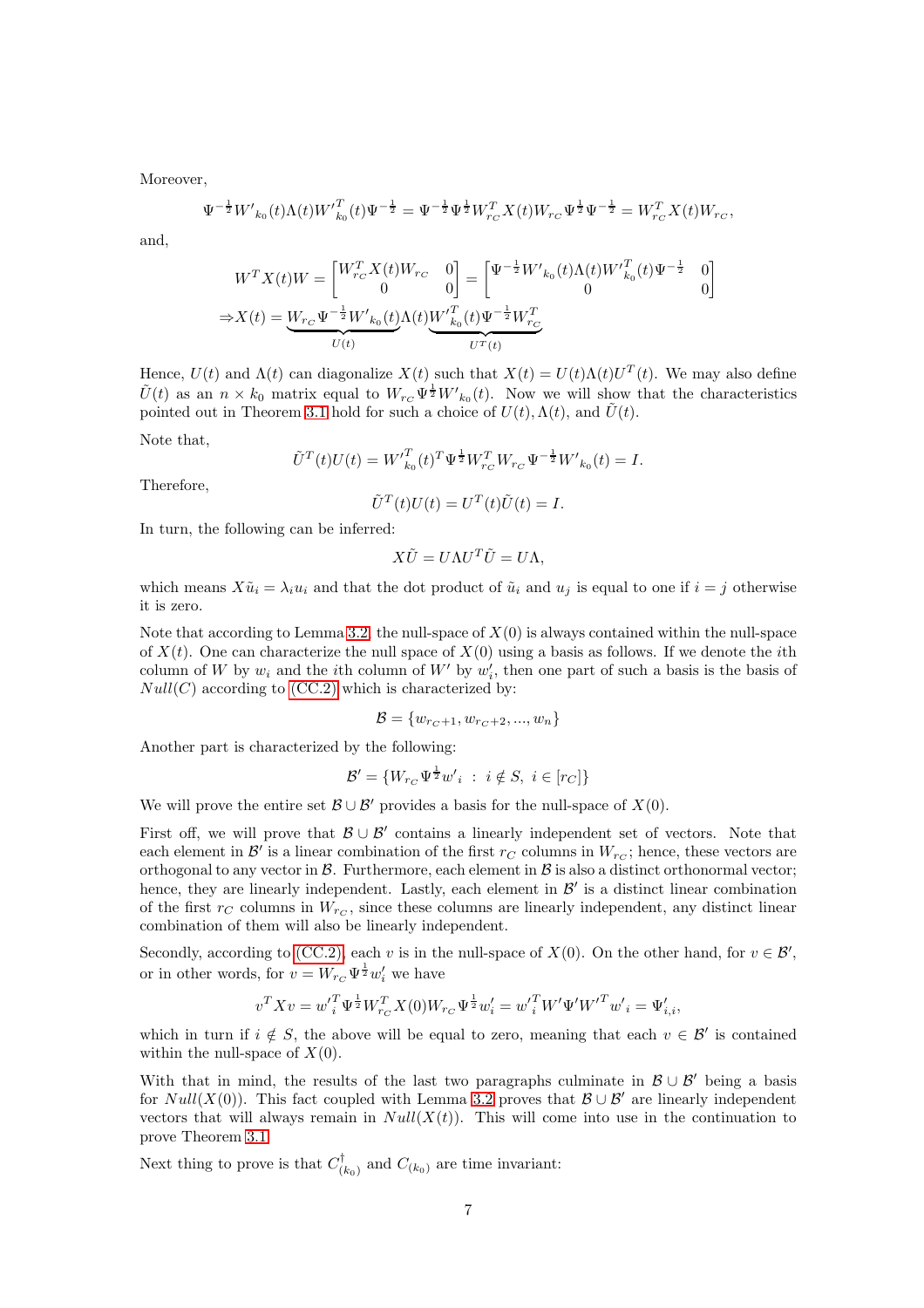$$
C_{(k_0)}^{\dagger} = U(t)U^{T}(t) = W_{rc} \Psi^{-\frac{1}{2}} W'_{k_0}(t) W'^{T}_{k_0}(t) \Psi^{-\frac{1}{2}} W^{T}_{rc}
$$
  
\n
$$
= W_{rc} \Psi^{-1} W^{T}_{rc} - W_{rc} \Psi^{-\frac{1}{2}} \left( \sum_{i \notin S} w'_{i} w'^{T}_{i} \right) \Psi^{-\frac{1}{2}} W^{T}_{rc}
$$
  
\n
$$
= C^{+} - \left( \sum_{i \notin S} W_{rc} \Psi^{-\frac{1}{2}} w'_{i} \right) \left( \sum_{i \notin S} w'^{T}_{i} \Psi^{-\frac{1}{2}} W^{T}_{rc} \right)
$$
  
\n(9)

$$
C_{(k_0)} = \tilde{U}(t)\tilde{U}^T(t) = W_{rc} \Psi^{\frac{1}{2}} W'_{k_0}(t) W'_{k_0}^T(t) \Psi^{\frac{1}{2}} W_{rc}^T
$$
  

$$
= W_{rc} \Psi W_{rc}^T - W_{rc} \Psi^{\frac{1}{2}} \left( \sum_{i \notin S} w'_{i} w'_{i}^T \right) \Psi^{\frac{1}{2}} W_{rc}^T
$$
  

$$
= C - \left( \sum_{i \notin S} W_{rc} \Psi^{\frac{1}{2}} w'_{i} \right) \left( \sum_{i \notin S} w'_{i} \Psi^{\frac{1}{2}} W_{rc}^T \right)
$$
  

$$
\tilde{H} \overline{H}^T
$$
 (10)

H and  $\tilde{H}$  are time invariant because  $w'_{i}$  is time invriant for  $i > k_0$ . Hence  $C_{i}^{\dagger}$  $\binom{[t]}{(k_0)}$  and  $C_{(k_0)}$  are also time invariant.

Now we will prove (i) and (ii) in Theorem [3.1.](#page-4-1) We know that any  $v \in Null(X(0))$  can be formulated using a linear combination of elements in  $\mathcal{B}$  and  $\mathcal{B}'$ . We will prove that  $U^T(t)v = 0$  for v meeting the aforementioned condition:

\n- \n
$$
v \in \mathcal{B} \Rightarrow U^T(t)v = W'^T_{k_0}(t)\Psi^{-\frac{1}{2}}\underbrace{W^T_{rc}w_i}_{0 \text{ for } i > rc} = 0.
$$
\n
\n- \n
$$
v \in \mathcal{B}' \Rightarrow U^T(t)v = W'^T_{k_0}(t)\Psi^{-\frac{1}{2}}W^T_{rc}W_{rc}\Psi^{\frac{1}{2}}w'_i = \underbrace{W'^T_{k_0}(t)w'_i}_{0 \text{ for } i \notin \mathcal{S}} = 0
$$
\n
\n

This proves part (ii). On the other hand, for part (i) we can easily show that  $\tilde{H}U^{T} = U\tilde{H}^{T} = 0$ . Therefore, according to [\(10\)](#page-7-0) we have:

$$
C = \tilde{U}\tilde{U}^T + \tilde{H}\tilde{H}^T
$$

Now if we plug this into the formula below:

•

<span id="page-7-0"></span>•

$$
tr(CF(t)) = tr(\tilde{U}\tilde{U}^T F(t)) + tr(\tilde{H}\tilde{H}^T F(t))
$$
  
= 
$$
tr(\tilde{U}\tilde{U}^T U \tilde{F} U^T) + tr(\tilde{H}^T U \tilde{F} U^T \tilde{H})
$$
  
= 
$$
tr(\tilde{U}^T U \tilde{F} U^T \tilde{U}) = tr(\tilde{F}).
$$

The calculations in this section are viable, and in order to reduce any further confusion, we have summarized them in the following corollary. The corollary also provides a simplified view of how to obtain  $U(t)$  and  $\Lambda(t)$  which is of fundamental importance in defining the update problem in each time step.

<span id="page-7-1"></span>**Corollary 3.3.** Consider C to have rank  $r_C$  with the eigen-decomposition  $W_{r_C} \Psi W_{r_C}^T$ . Assume  $X(t)$  follows the Physarum dynamics in  $(7)$  with an arbitrary resistor for the update problem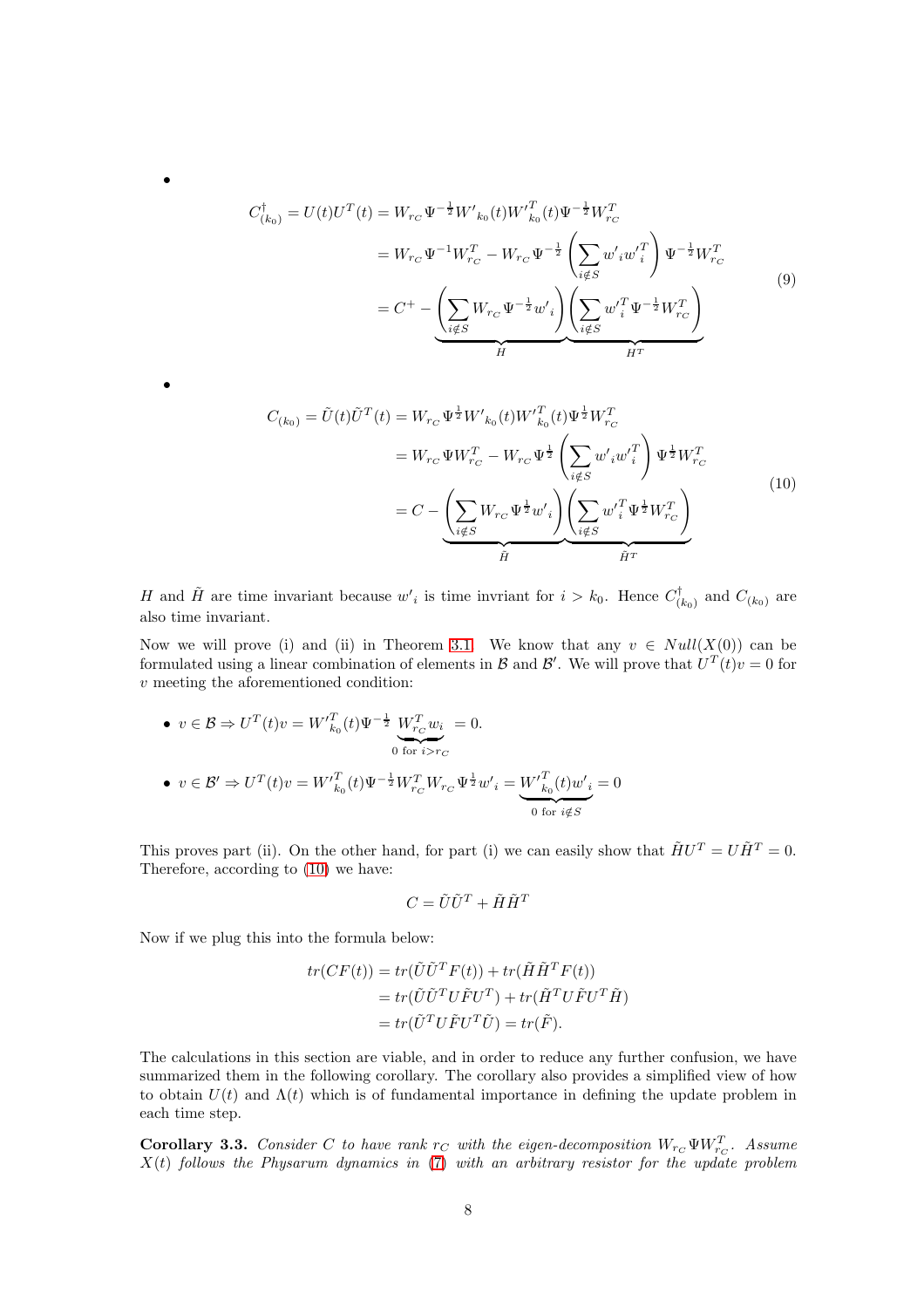and that  $rank(X(0)) = k_0$ . Consider the eigen-decomposition of  $\Psi^{-\frac{1}{2}} W_{r_C}^T X(t) W_{r_C} \Psi^{-\frac{1}{2}}$  to be  $W'(t)\Psi'(t)W'^T(t)$ , and S to be the set of non-zero elements on  $\Psi'(0)$ :

 $S = \{i : 1 \le i \le r_C \text{ and } \Psi'_{i,i}(0) \neq 0\}, |S| = k_0$ 

Then one can write  $U(t)$ ,  $\tilde{U}(t)$ , and  $\Lambda(t)$  according to the following scheme such that Theorem [3.1](#page-4-1) holds and that  $\Lambda(0) > 0$ .

- By reducing  $W'(t)$  to the columns in S we may obtain  $W'_{k_0}(t)$  and by reducing  $\Psi'(t)$  to an  $k_0 \times k_0$  diagonal matrix by only choosing the rows and columns of  $\Psi'(t)$  that are in S we will obtain Λ(t).
- Choose  $U(t) = W_{r_C} \Psi^{-\frac{1}{2}} W'_{k_0}(t)$ .
- Choose  $\tilde{U}(t) = W_{r_C} \Psi^{\frac{1}{2}} W'_{k_0}(t)$ .

### 3.2 The Transformed Update Problem

The definition of  $R(C, X(t))$  relies on the  $U(t)$  and  $\Lambda(t)$  values presented in the previous section. In this section, we will show an alternative transformed representation of the Update problem in [\(8\)](#page-3-6). Given this transformed representation, we will obtain the actual representation of the update problem in  $(8)$  by accurately defining R. The symbols used in this section will repeat numerous times throughout the document.

We will introduce some new matrices as a function of certain arbitrary  $\Lambda$  and U matrices in order to define the transformed update problem. In the following, U is an arbitrary  $n \times k$  matrix for  $1 \leq k \leq n$  with independent columns and  $\Lambda$  is a diagonal  $k \times k$  matrix.

- (Transformed resistor)  $\tilde{R}(\Lambda) = (\frac{1}{2}\Lambda \otimes I + \frac{1}{2}I \otimes \Lambda)^+$ , This matrix is a diagonal  $k^2 \times k^2$  with zeros or  $\frac{2}{\lambda_i + \lambda_j}$  as the  $(i - 1)k + j$ th element on the diagonal.
- (Transformed Conductance)  $\tilde{G}(\Lambda) = \tilde{R}^+$ .
- $\tilde{A}_{\ell}(U) = U^T A_{\ell} U$
- $\tilde{\Omega}(U) = \begin{bmatrix} vec(\tilde{A}_1) & \dots & vec(\tilde{A}_m) \end{bmatrix}^T$

Using this new representation we can write the following transformed update problem which aims to optimize  $\ddot{Q}$ :

<span id="page-8-0"></span>
$$
\min\{vec(\tilde{Q})^T \tilde{R}(\Lambda)vec(\tilde{Q}) \; : \; \tilde{\Omega}(U) \cdot vec(\tilde{Q}) = b, \; \tilde{Q} = \tilde{Q}^T \}
$$
\n(11)

Hence,  $\tilde{Q}$  can be viewed as a  $k \times k$  matrix which is a function of  $\Lambda$  and U. When  $U(t)$  and  $\Lambda(t)$  are chosen with respect to  $X(t)$  according to Theorem [3.1](#page-4-1) we will calculate  $Q(t)$  using the transformation  $Q(t) = U(t)\tilde{Q}(t)U^{T}(t)$ .

We can now define the resistor

$$
R = (\tilde{U} \otimes \tilde{U}) \tilde{R} (\tilde{U} \otimes \tilde{U})^T
$$

and show an optimum solution  $\tilde{Q}$  for the transformed update problem maps to an optimum solution Q for the original update problem.

To this end, one can show that the null-space constraints in  $(8)$  are inherently present for  $Q =$  $U\tilde{Q}U^{T}$ . For  $v \in Null(X(0))$ , according to Theorem [3.1,](#page-4-1)  $Q(t)$  can be viewed as  $U(t)\tilde{Q}(t)U^{T}(t)$ and according to part (ii)  $Q(t)v = 0$  inherently for these cases.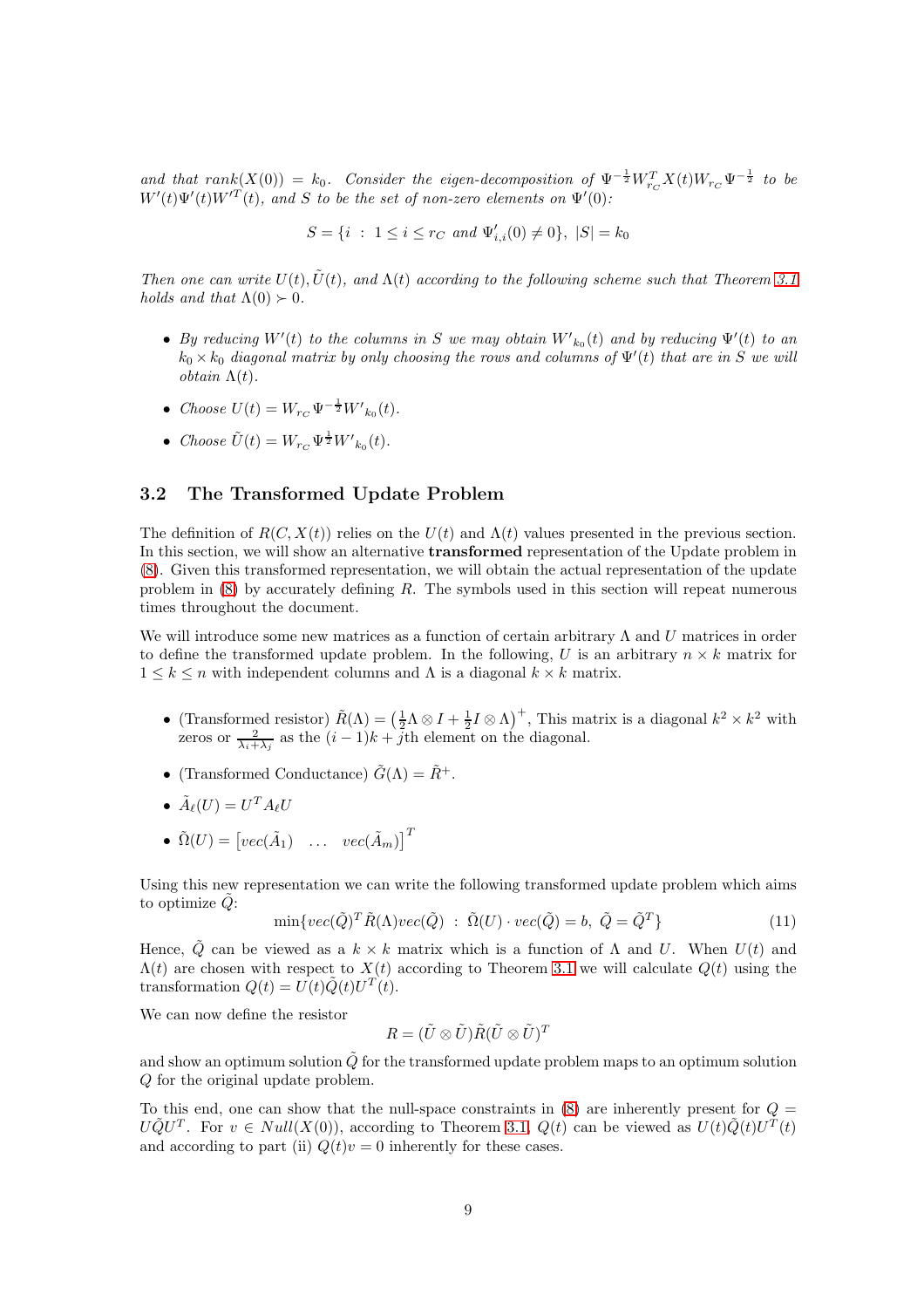For the linear equality constraints:

$$
tr(\tilde{A}_{\ell}\tilde{Q}) = tr(U^T A_{\ell} U \tilde{Q}) = tr(A_{\ell} U \tilde{Q} U^T) = tr(A_{\ell} Q)
$$

which means that if  $b_{\ell} = tr(\tilde{A}_{\ell}\tilde{Q}) = tr(A_{\ell}Q)$ .

Finally, the objective values of the transformed update problem maps to the objective value of [\(8\)](#page-3-6):

<span id="page-9-1"></span>
$$
vec(\tilde{Q})^T \tilde{R} vec(\tilde{Q}) = vec(\tilde{U}^T U \tilde{Q} U^T \tilde{U})^T \tilde{R} vec(\tilde{U}^T U \tilde{Q} U^T \tilde{U})
$$
  
= 
$$
vec(U \tilde{Q} U^T)^T (\tilde{U} \otimes \tilde{U}) \tilde{R} (\tilde{U}^T \otimes \tilde{U}^T) vec(U \tilde{Q} U^T)
$$
  
= 
$$
vec(Q)^T R vec(Q)
$$

In conclusion, the optimum solution  $\tilde{Q}$  of the transformed update problem has the following relation with Q:

$$
Q = U\tilde{Q}U^T, \ \tilde{Q} = \tilde{U}^T Q \tilde{U}
$$
\n<sup>(12)</sup>

### 3.3 Solving the Update Problem

We will first drop the symmetric constraint  $\tilde{Q} = \tilde{Q}^T$  and prove that this condition is unnecessary. In turn, we will use Lagrange multipliers to solve this version of the update problem  $(11)$ , which only contains m linear equality constraints. Additionally, instead of minimizing  $vec(\tilde{Q})^T \tilde{R}vec(\tilde{Q})$ one can minimize  $\frac{1}{2}vec(\tilde{Q})^T \tilde{R}vec(\tilde{Q})$  which gives us the following Lagrange function with the Lagrange multipliers denoted by  $p$ . The derivative of this Lagrange function should vanish when  $\ddot{Q}$  is optimum hence,

$$
L(\tilde{Q}, p) = \frac{1}{2}vec(\tilde{Q})^T \tilde{R}vec(\tilde{Q}) + p^T(b - \tilde{\Omega} \cdot vec(\tilde{Q})) \Rightarrow 0 = \frac{\partial L(\tilde{Q}, p)}{\partial vec(\tilde{Q})} = \tilde{R}vec(\tilde{Q}) - \tilde{\Omega}^T p
$$

We will **only** solve the update problem for cases where  $\Lambda \succ 0$ . This means  $\tilde{R}$  and  $\tilde{G}$  are positive definite, thus, non-singular. Hence, one can write:

<span id="page-9-2"></span><span id="page-9-0"></span>
$$
vec(\tilde{Q}) = \tilde{R}^{-1} \tilde{\Omega}^T p = \tilde{G} \tilde{\Omega}^T p \tag{13}
$$

We will then multiply both sides of [\(13\)](#page-9-0) by  $\tilde{\Omega}$ . Since  $vec(\tilde{Q})$  is feasible in the linear constraints, hence, the left hand side will be equal to b while the right hand side will be  $\tilde{\Omega} \tilde{G} \tilde{\Omega}^T p$ . We will define M as below:

$$
M = \tilde{\Omega}\tilde{G}\tilde{\Omega}^T, \ Mp = b \tag{14}
$$

We will solve the above linear system of equation in order to obtain the Lagrange multipliers and plug the resulting p in formula [\(13\)](#page-9-0) to obtain  $\tilde{Q}$ . Furthermore, we can show that  $\tilde{Q}$  is indeed symmetric which means the optimum value of the relaxed update problem is an optimum for the original update problem in [\(11\)](#page-8-0). The following shows  $\dot{Q}$  calculated by [\(13\)](#page-9-0) is in fact symmetric because it can be written as a linear combination of symmetric matrices

$$
vec(\tilde{Q}) = \tilde{G}\tilde{\Omega}^T p
$$
  
\n
$$
\Rightarrow \tilde{Q} = \sum_{\ell=1}^m p_\ell(\tilde{A}_\ell * \mathcal{P}) \text{ where } \mathcal{P}_{i,j} = \frac{\lambda_i + \lambda_j}{2} = \mathcal{P}_{j,i}, \text{ for } 1 \le i, j \le k
$$

The term  $\tilde{A}_{\ell} * \mathcal{P}$  that appears above means element-wise multiplication of matrices  $\tilde{A}_{\ell}$  and  $\mathcal{P}$ . We know that both of them are symmetric hence their element-wise multiplication will also be symmetric.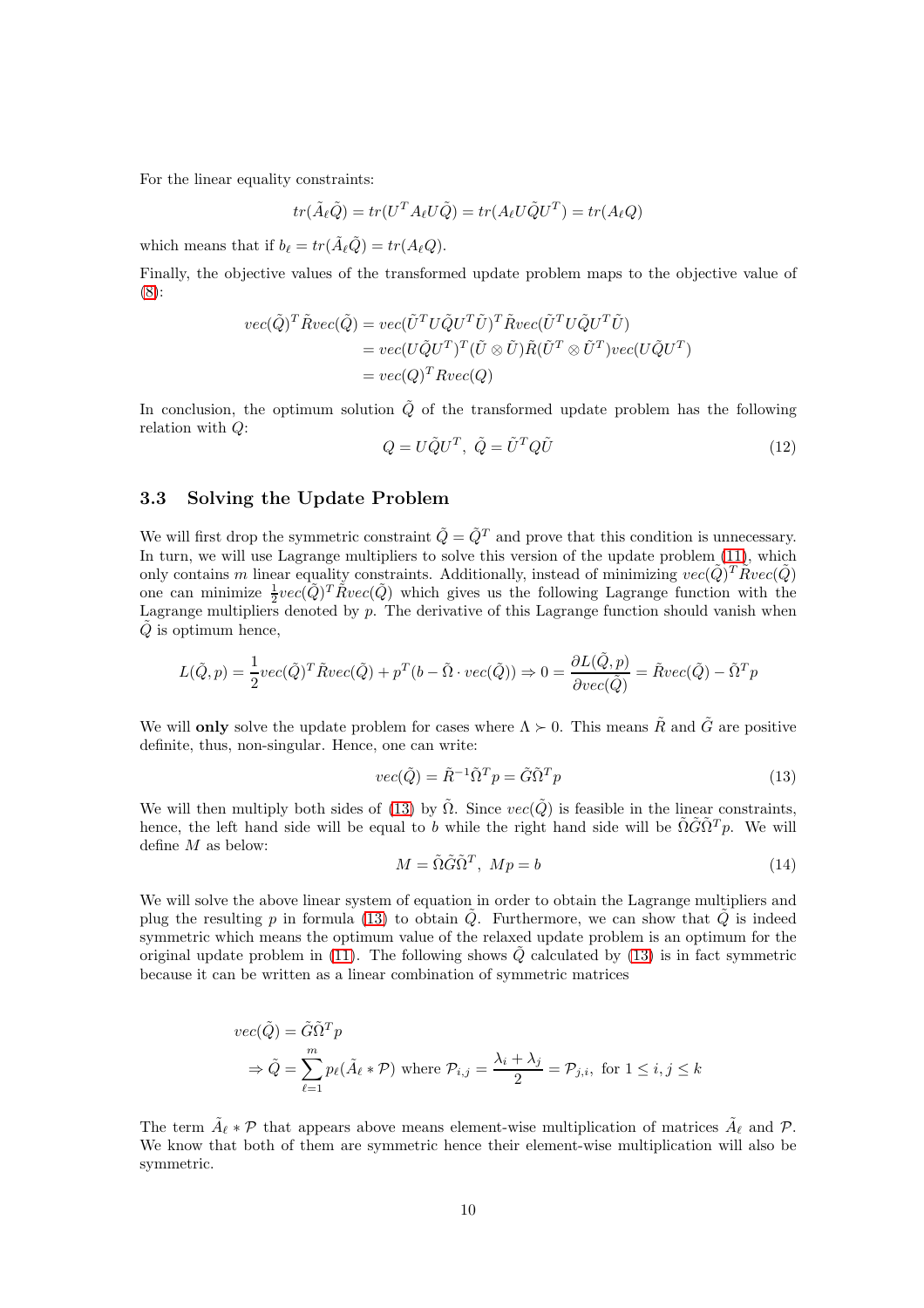Now, we will consider  $Mp = b$  which has solutions of the form:

$$
\{M^+b + p' \; : \; p' \in Null(M)\}
$$

We will show that choosing any of the solutions from the above set will result in the same  $\tilde{Q}$ matrix. Note that  $M = \tilde{\Omega} \tilde{G} \tilde{\Omega}^T$  is positive semi-definite and its null space can be characterized by vectors p' such that  $p^T M p' = 0$ . Now consider  $p^T \tilde{\Omega} \tilde{G} \tilde{\Omega}^T p' = 0$ . Since  $\tilde{G} \succ 0$ , the left hand side will be zero if and only if  $\tilde{\Omega}^T p' = 0$ . If we plugin an arbitrary solution from the set above to [\(13\)](#page-9-0) we have

$$
vec(\tilde{Q}) = \tilde{G}\tilde{\Omega}^T(M^+b + p') = \tilde{G}(\tilde{\Omega}^T M^+b + \tilde{\Omega}^T p') = \tilde{G}\tilde{\Omega}^T M^+b.
$$

which means  $\tilde{Q}$  is independent of p'. Hence, from now on we will consider  $p = M^+b$  as the representative for such solutions of the linear system of equations and calculate  $\tilde{Q}$  accordingly using the formula in [\(13\)](#page-9-0). This will give us the optimum solution to [\(11\)](#page-8-0), which can lead to the optimum of [\(8\)](#page-3-6) via a reverse transformation shown in [\(12\)](#page-9-1). However, all of these formulas and computations seem rather inefficient and we will try to come up with a formula to directly obtain  $Q$ .

# 3.4 Calculating Q Directly

Here, we will achieve simple formulas to calculate Q directly. We will use the prior knowledge in solving the transformed version of the update problem in [\(11\)](#page-8-0) to obtain these formulas.

First and foremost, in order to calculate  $Q$  we will first inspect the matrix  $M$ :

$$
M = \tilde{\Omega}\tilde{G}\tilde{\Omega}^T
$$
  
\n
$$
\Rightarrow M_{i,j} = vec(U^T A_i U)^T (\frac{1}{2}I \otimes \Lambda + \frac{1}{2}\Lambda \otimes I)vec(U^T A_j U)
$$
  
\n
$$
= tr(U^T A_i U \Lambda U^T A_j U) = tr(UU^T A_i X A_j)
$$
  
\n
$$
= tr(C_{(k_0)}^\dagger A_i X A_j)
$$

Note that one can use sparse matrix multiplication when  $C_{\alpha}^{\dagger}$  $\mathcal{L}_{(k_0)}^{\prime}, X, A_i, A_j$  are all sparse matrices. By calculating M we can obtain  $p = M^+b$ . Now recall  $(12)$ , we will calculate Q using the p multipliers and the above formula.

$$
vec(Q) = vec(U\tilde{Q}U^{T}) = (U \otimes U)vec(\tilde{Q}) = (U \otimes U)\tilde{G}\tilde{\Omega}^{T}p
$$
  
=  $(U \otimes U)\tilde{G}vec(\sum_{\ell=1}^{m} p_{\ell}U^{T}\tilde{A}_{\ell}U) = (U \otimes U)\tilde{G}vec(U^{T}[\sum_{\ell=1}^{m} p_{\ell}A_{\ell}]U)$   
=  $(U \otimes U)\tilde{G}(U^{T} \otimes U^{T})vec(\sum_{\ell=1}^{m} p_{\ell}A_{\ell})$ 

We can now define  $G$  as the **conductance** matrix according to the following:

$$
G = (U \otimes U)\tilde{G}(U^T \otimes U^T) \tag{15}
$$

this gives us the following formula for the vectorized notation of Q:

$$
vec(Q) = G\Omega^T p. \tag{16}
$$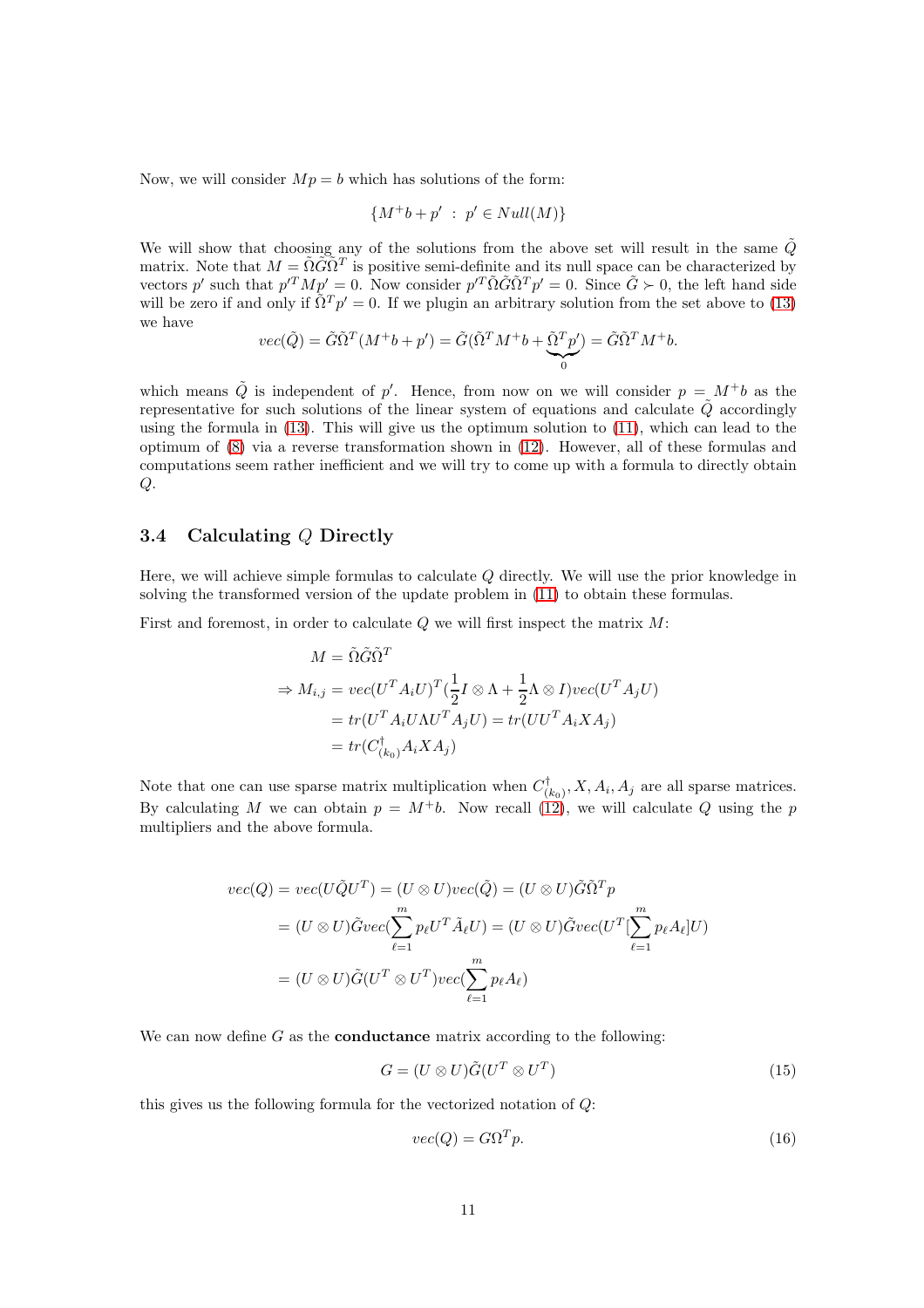We can also obtain a formula without any vectorization:

$$
vec(Q) = (U \otimes U)(\frac{1}{2}I \otimes \Lambda + \frac{1}{2}\Lambda \otimes I)(U^T \otimes U^T)vec(\sum_{\ell=1}^m p_{\ell}A_{\ell})
$$
  

$$
= (\frac{1}{2}(UU^T) \otimes X + \frac{1}{2}X \otimes (UU^T))vec(\sum_{\ell=1}^m p_{\ell}A_{\ell})
$$
  

$$
= \frac{1}{2}vec(C_{(k_0)}^{\dagger}[\sum_{\ell=1}^m p_{\ell}A_{\ell}]X + X[\sum_{\ell=1}^m p_{\ell}A_{\ell}]C_{(k_0)}^{\dagger})
$$
  

$$
=vec(\frac{1}{2}\sum_{\ell=1}^m p_{\ell}(C_{(k_0)}^{\dagger}A_{\ell}X + XA_{\ell}C_{(k_0)}^{\dagger}))
$$

<span id="page-11-2"></span>One may also obtain an efficient way to calculate Q using sparse matrix multiplications according to the formula below:

$$
Q = \sum_{\ell=1}^{m} p_{\ell} \left( \frac{1}{2} C_{(k_0)}^{\dagger} A_{\ell} X + \frac{1}{2} X A_{\ell} C_{(k_0)}^{\dagger} \right)
$$
(17)

# <span id="page-11-0"></span>4 Feasibility of  $X(t)$

In this section, we will show that given (CC.1) to (CC.4) if  $X(t)$  is a matrix function defined by [\(7\)](#page-3-1) it will always remain feasible. In addition to that, we will prove that  $rank(X(T)) = k_0$  for any finite time  $T$ .

Two types of conditions comprise the feasibility of  $X(t)$  in the SDP:

- Linear constraints of the form  $tr(A_{\ell}X(t)) = b_{\ell}$  which can be summarized in  $\Omega \cdot vec(X) = b$ .
- Positive semi-definiteness of  $X(t)$ , i.e.,  $X(t) \succeq 0$ .

We will begin with the linear constraints. The following lemma is useful in this respect:

<span id="page-11-1"></span>**Lemma 4.1.** If  $X(t)$  is characterized by the dynamics in [\(7\)](#page-3-1), and if we define

$$
\Delta_{\ell}(t) = tr(A_{\ell}X(t)) - b_{\ell},
$$

then  $\Delta_{\ell}(t) = e^{-t} \Delta_{\ell}(0)$ . That is to say, when we choose  $X(0)$  to be feasible in the linear constraints,  $X(t)$  remains linearly feasible and for a non-feasible  $X(0)$ ,  $X(t)$  converges to a linearly feasible solution exponentially fast.

Proof. We can write the following differential equation:

$$
\frac{d}{dt}\big(tr(A_{\ell}X(t)) - b_{\ell}\big) = tr(A_{\ell}\dot{X}(t)) = tr(A_{\ell}Q) - tr(A_{\ell}X)
$$
\n
$$
= b_{\ell} - tr(A_{\ell}X) = -(tr(A_{\ell}X(t)) - b_{\ell})
$$

The function  $\Delta_{\ell}(t) = (tr(A_{\ell}X(t)) - b_{\ell})$  can be characterized by  $\dot{\Delta}_{\ell}(t) = -\Delta_{\ell}(t)$  which is a differential equation with answer  $\Delta_{\ell}(t) = e^{-t} \Delta_{\ell}(0)$ ; this means:

$$
tr(A_{\ell}X(t)) - b_{\ell} = e^{-t}(tr(A_{\ell}X(0)) - b_{\ell}).
$$

In case  $X(0)$  is feasible in the linear constraints,  $\Delta(0) = 0$  and  $\Delta(t) = 0$ . In other words,  $X(t)$ will remain linearly feasible for any time  $t \geq 0$ . By contrast, if  $X(0)$  is not linearly feasible, the  $e^{-t}$  coefficient ensures  $\Delta(t)$  converges to zero when t goes to infinity, i.e.,  $X(t)$  will converge to a linearly feasible solution exponentially fast.  $\Box$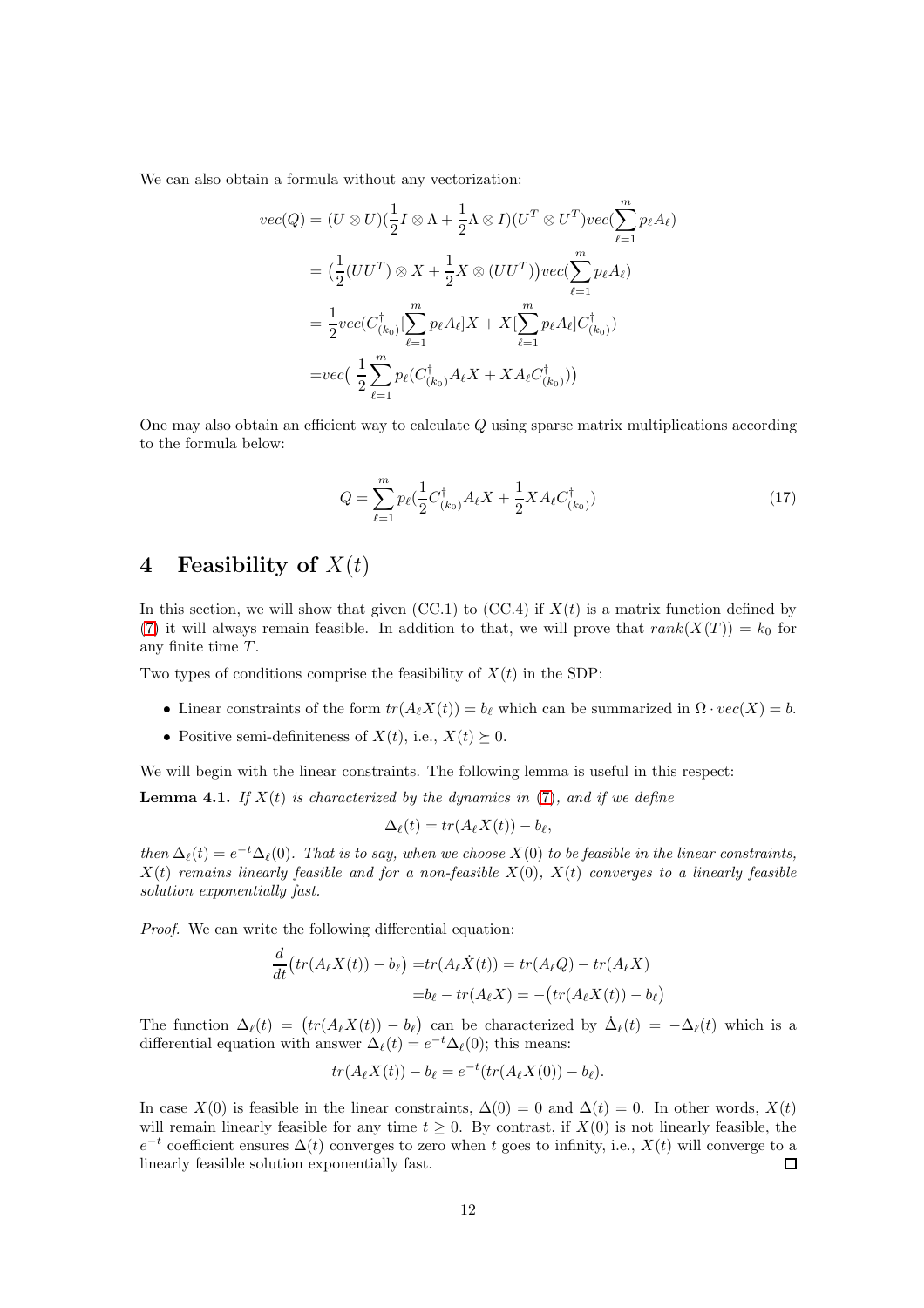Now that we have proven linear feasibility, we will try to prove that  $X(t)$  remains positive semidefinite throughout the dynamic if [\(CC.1\),](#page-3-2) [\(CC.2\),](#page-3-3) [\(CC.3\),](#page-3-4) and [\(CC.4\)](#page-3-5) hold. However, for this, we will need the additional condition that  $C_{\alpha}^{\dagger}$  $\binom{1}{k_0}$  is also feasible. In Section [6](#page-16-0) we will show that [\(CC.3\)](#page-3-4) and [\(CC.4\)](#page-3-5) hold in the augmented case.

Furthermore, we introduce a certain work function. Formally,

<span id="page-12-2"></span>
$$
W(X(t)) = \ln \det(\tilde{O}^T X(t)\tilde{O})
$$
\n(18)

This function explodes when  $\tilde{O}^{T} X(t) \tilde{O}$  obtains a zero eigenvalue. To show  $X(t) \succeq 0$ , we will show this function does not explode and that  $\tilde{O}^{T}X(T)\tilde{O} \succ 0$  for any finite time T.

We know that  $W(X(t))$  is continuously differentiable because it is obtained by taking the log determinant of a continuously differentiable matrix  $\tilde{O}^{T}X(t)\tilde{O}$ . Now we will try to write down its derivative in order to show  $W(X(t))$  will not explode for any finite time. To that end, we will also need to facilitate the following theorem.

<span id="page-12-0"></span>**Theorem 4.2.** (Theorem 6.8 [\[9\]](#page-25-8)) Assume that  $X(t)$  is symmetric and continuously differentiable in an interval I of t. Then there exists n continuously differentiable functions  $\mu_i(t)$  on I that represent the repeated eigenvalues of  $X(t)$ .

<span id="page-12-1"></span>**Lemma 4.3.** If [\(CC.1\),](#page-3-2) [\(CC.2\),](#page-3-3) [\(CC.3\),](#page-3-4) and [\(CC.4\)](#page-3-5) hold,

- While  $\tilde{O}^T X(t) \tilde{O} \succ 0$ ,  $\frac{d}{dt} W(X(t))$  is lower-bounded with a constant.
- For any finite time T,  $W(T)$  does not explode to  $-\infty$ . Moreover,  $\tilde{O}^{T}X(T)\tilde{O}$  remains positive definite for any finite time T and that  $\lambda_i(T)$  values will also always remain positive.
- $X(t) \succeq 0$  for any time t.

#### Proof.

• While  $\tilde{O}^T X(t) \tilde{O} \succ 0$ , then we know that  $\tilde{O}^T U(t) \Lambda(t) U^T(t) \tilde{O}$ ,  $\Lambda(t)$  are positive definite and  $\tilde{O}^{T}U(t)$  is non-singular. Hence  $rank(X(t)) = k_0$  and we are allowed to use the formulas in Section [3.](#page-4-0)

$$
\frac{d}{dt} \ln \det(\tilde{O}^T X(t)\tilde{O}) = tr((\tilde{O}^T X(t)\tilde{O})^{-1}(\frac{d}{dt}\tilde{O}^T X(t)\tilde{O}))
$$
\n
$$
= tr((\tilde{O}^T X(t)\tilde{O})^{-1}(\tilde{O}^T Q(t)\tilde{O})) - k_0
$$
\n
$$
= tr([\tilde{O}^T U(t)]^{-T}\Lambda^{-1}(t)[\tilde{O}^T U(t)]^{-1}[\tilde{O}^T U(t)]\tilde{Q}(t)[\tilde{O}^T U(t)]^T) - k_0
$$
\n
$$
= tr(\Lambda^{-1}\tilde{Q}) - k_0 = vec(\Lambda^{-1})^T \tilde{G}\tilde{\Omega}^T p - k_0
$$
\n
$$
= vec(\Lambda^{-1})^T(\frac{1}{2}I \otimes \Lambda + \frac{1}{2}\Lambda \otimes I)\tilde{\Omega}^T p - k_0
$$
\n
$$
= vec(\frac{1}{2}\Lambda^{-1}\Lambda + \frac{1}{2}\Lambda\Lambda^{-1})\tilde{\Omega}^T p - k_0
$$
\n
$$
= vec(I)^T \tilde{\Omega}^T p - k_0 = \sum_{\ell=1}^m p_{\ell} vec(I)^T vec(U^T A_{\ell} U) - k_0
$$
\n
$$
= \sum_{\ell=1}^m p_{\ell} tr(A_{\ell} U U^T) - k_0 \qquad U(t)U^T(t) = C_{(k_0)}^{\dagger} \text{ is feasible}
$$
\n
$$
= b^T p - k_0 = p^T M p - k_0 \ge -k_0 \qquad M \text{ is positive semi-definite}
$$

•  $W(X(t))$  exploding to  $-\infty$  is equivalent to  $\tilde{O}^{T}X(t)\tilde{O}$  obtaining a zero eigenvalue. We know that  $\tilde{O}^T X(0)\tilde{O} = \Lambda(0) \succ 0$  for a positive definite starting point. According to the previous part the work function will be lower bounded by  $-k_0$  for some time.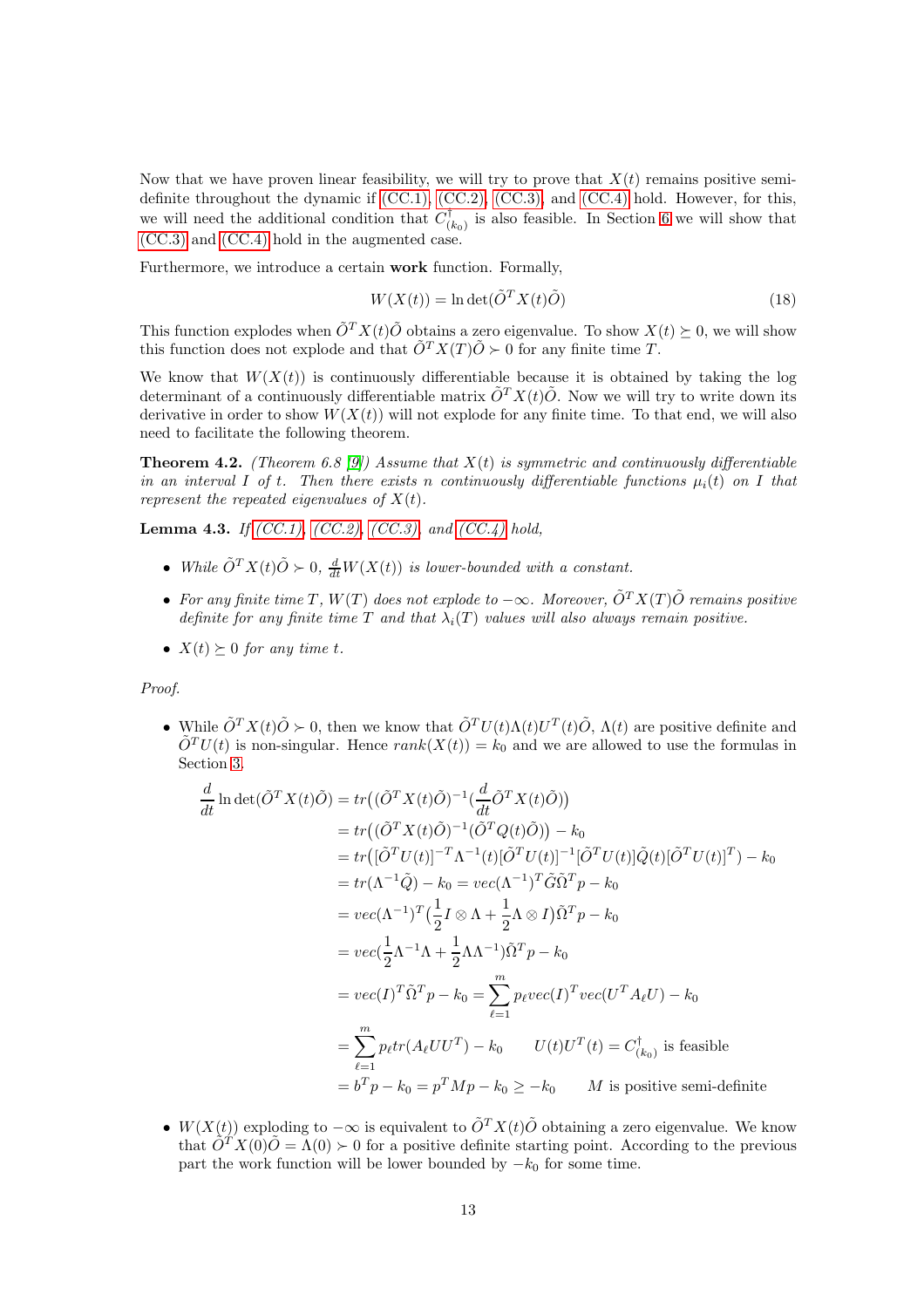Consider the first time T where  $\tilde{O}^{T}X(t)\tilde{O}$  is not positive definite. At this time  $\tilde{O}^{T}X(T)\tilde{O}$ should obtain a zero eigenvalue; otherwise according to Theorem [4.2](#page-12-0) if this matrix obtains some negative eigenvalues there will be a time  $T' < T$  where these eigenvalues pass zero. Since according to the first part  $W(X(t)) \geq -k_0$  for  $t \in [0,T)$  then  $\lim_{t \to \infty} W(X(t)) =$  $W(X(T)) \geq W(X(0)) - k_0T$  which is a finite value. However,  $W(X(T))$  is infinitely small which contradicts with the fact that  $W(X(t))$  is continuously differentiable. The contradictions yields the statement of this part and states that for any finite time  $\tilde{O}^{T}X(t)\tilde{O}$  and  $\Lambda(t)$ should be positive definite. This means none of the  $\lambda_i(t)$  values will become non-positive, otherwise  $\tilde{O}^T X(t) \tilde{O}$  will not remain positive definite.

• Note that  $X(t) = U(t)\Lambda(t)U^{T}(t)$  and since  $\Lambda(t) \succ 0$  for any finite time t and  $\Lambda(t) \succeq 0$  for any time t, then we can easily conclude  $X(t) \succeq 0$ .

 $\Box$ 

Lemma [4.3](#page-12-1) proves that  $\Lambda(t) > 0$  for any finite time meaning  $X(t) = U(t)\Lambda(t)U^{T}(t)$  will also remain positive semi-definite. This Lemma coupled with Lemma [4.1](#page-11-1) prove that  $X(t)$  will always remain feasible if [\(CC.1\)](#page-3-2) to [\(CC.4\)](#page-3-5) hold.

<span id="page-13-1"></span>Corollary 4.4. If  $(CC.1)$ ,  $(CC.2)$ ,  $(CC.3)$ , and  $(CC.4)$  hold and if  $\Lambda(t)$  represents the generalized eigenvalues of  $X(t)$ , then  $\Lambda(T)$  always remains positive definite for any finite time T and  $X(t)$  will remains feasible for any time "t", i.e., feasible in the linear constraints and positive semi-definite. Moreover,  $\hat{R}(\Lambda(t))$  will always remain positive definite for any finite time.

# <span id="page-13-0"></span>5 Convergence of the Dynamic

In this section, we will first show that the dynamics converges to an equilibrium and that

$$
\lim_{t \to \infty} [X(t) - Q(X(t))] = 0.
$$

We will then discuss that the Lagrange multipliers  $p$  obtained in the update problem via the formula [\(14\)](#page-9-2) can be viewed as a dual candidate solution for a specific primal-dual pair of SDP. We will only use weak duality theorem in this case which holds for all SDPs.

First and foremost, we need to prove the following lemma:

<span id="page-13-2"></span>**Lemma 5.1.** For  $X(t)$  following the Physarum dynamics when  $(CC.1)$ ,  $(CC.2)$ ,  $(CC.3)$ , and  $(CC.4)$  hold. Then for any finite time T:

(i) 
$$
\tilde{R}(\Lambda(T))\text{vec}(\Lambda(T)) = \text{vec}(I).
$$

(ii) 
$$
vec(X(T))^T R(X(T))vec(X(T)) = vec(\Lambda(T))^T \tilde{R}(\Lambda(T))vec(\Lambda(T)) = tr(\Lambda(T)) = tr(CX(T)).
$$

Proof.

(i) According to Corollary [4.4](#page-13-1)  $\Lambda(T)$  and  $\tilde{R}(\Lambda(T))$  will remain positive definite. We will calculate  $Rvec(\Lambda)$  at time t element by element. The  $(i-1)k + j$ th row of R contains zeros except for the  $((i-1)k+j,(i-1)k+j)$ th element which corresponds to the  $(i, j)$  the element in Λ. The respective elements will be  $\frac{2}{\lambda_i + \lambda_j}$  and  $(\Lambda)_{i,j}$  because  $\tilde{R}$  is non-singular and hence will not have any zero elements on the diagonal. In case  $i \neq j$ , the respective element in  $\Lambda$ is zero. Otherwise the multiplication will be  $\frac{2}{\lambda_i + \lambda_i} \lambda_i = 1$ . Formally,

$$
[\tilde{R}vec(\Lambda)]_{(i-1)k+j} = \begin{cases} 1 & \text{if } i = j \\ 0 & \text{otherwise} \end{cases}
$$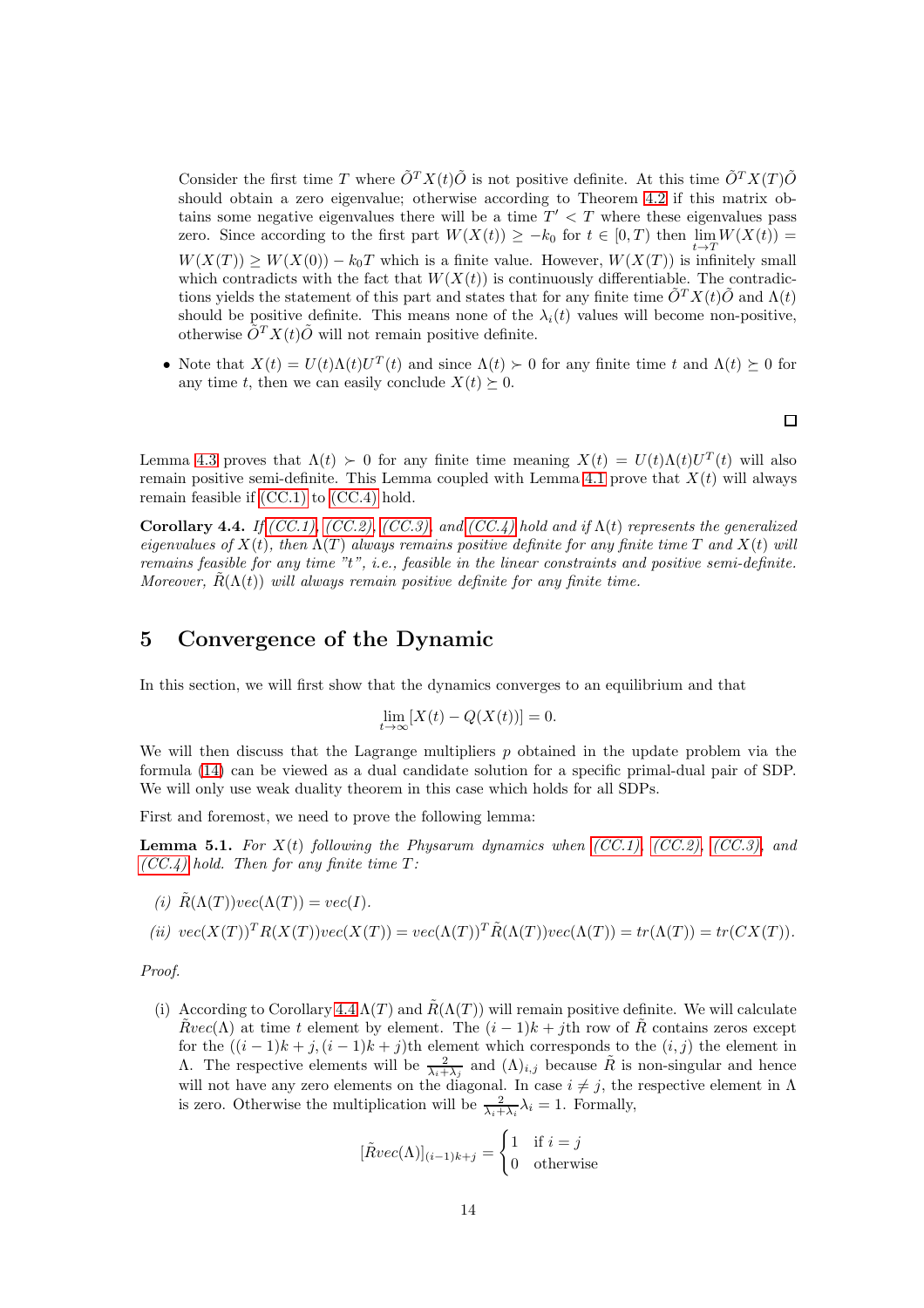$$
vec(X)^T R vec(X) = vec(X)^T (\tilde{U} \otimes \tilde{U}) \tilde{R} (\tilde{U}^T \otimes \tilde{U}^T) vec(X)
$$
  
= 
$$
vec(\tilde{U}^T X \tilde{U})^T \tilde{R} vec(\tilde{U}^T X \tilde{U})
$$
  
= 
$$
vec(\tilde{U}^T U \Lambda U^T \tilde{U})^T \tilde{R} vec(\tilde{U}^T U \Lambda U^T \tilde{U}) = vec(\Lambda)^T \tilde{R} vec(\Lambda)
$$
  
= 
$$
vec(I)^T vec(\Lambda) = tr(\Lambda) \qquad \text{According to the last part}
$$
  
= 
$$
tr(\tilde{U}^T U \Lambda U^T \tilde{U}) = tr(\tilde{U} \tilde{U}^T X) = tr(C_{(k_0)} X)
$$

According to Theorem [3.1](#page-4-1) part (i)  $tr(C_{(k_0)}X) = tr(CX)$ .

 $\Box$ 

We will then prove that the dynamic converges to some equilibrium:

<span id="page-14-0"></span>**Lemma 5.2.** (Reaching Equilibrium) If  $X(t)$  is a matrix function following the Physarum dy-namics in [\(7\)](#page-3-1) and (CC.1) to (CC.4) all hold, we will define the function  $\mathcal{L}(X(t)) = tr(CX(t))$ . Then,

- (i)  $\frac{d}{dt}\mathcal{L}(X(t)) \leq 0.$
- (ii)  $\frac{d}{dt}\mathcal{L}(X(t))$  will become 0 only if  $X(t) = Q(X(t))$ .
- (iii) The dynamic in [\(7\)](#page-3-1) converges to an equilibrium point, i.e.,  $\lim_{t\to\infty} X(t) = \lim_{t\to\infty} Q(X(t))$ .

Proof.

(i) we can then upper-bound the derivative of this function as follows:

$$
\frac{d}{dt}\mathcal{L}(X(t)) = \frac{d}{dt}tr(CX(t)) \qquad \text{according to Theorem 3.1 part (i)}
$$
\n
$$
= tr(\tilde{O}^T(Q(t) - X(t))\tilde{O}) = tr(\tilde{O}^TQ(t)\tilde{O}) - tr(\tilde{O}^T X(t)\tilde{O})
$$
\n
$$
= tr(\tilde{Q}(t)) - tr(\Lambda(t))
$$
\n
$$
= vec(I)^T vec(\tilde{Q}) - tr(\Lambda) \qquad \text{using Lemma 5.1}
$$
\n
$$
= vec(\Lambda)^T \tilde{R} vec(\tilde{Q}) - tr(\Lambda)
$$
\n
$$
= [\tilde{R}^{\frac{1}{2}} vec(\Lambda)]^T [\tilde{R}^{\frac{1}{2}} vec(\tilde{Q})] - tr(\Lambda) \qquad \text{Analogous to Cauchy-Schwartz}
$$
\n
$$
\leq \sqrt{vec(\Lambda)^T \tilde{R} vec(\Lambda)} \sqrt{vec(\tilde{Q})^T \tilde{R} vec(\tilde{Q})} - tr(\Lambda) \qquad \text{Optimality of } \tilde{Q}
$$
\n
$$
\leq vec(\Lambda)^T \tilde{R} vec(\Lambda) - tr(\Lambda) \qquad \text{Using Lemma 5.1}
$$
\n
$$
= tr(\Lambda) - tr(\Lambda) = 0
$$

We have used the fact that if  $X(t)$  remains feasible for each time according to Corollary [4.4](#page-13-1) then  $\Lambda(t)$  complies to the constraints in the simplified transformed update problem in [\(11\)](#page-8-0). Note that:

$$
\forall \ell \in [m] : b_{\ell} = tr(A_{\ell}X(t)) = tr(A_{\ell}U\Lambda U^{T}) = tr(U^{T}A_{\ell}U\Lambda) = tr(\tilde{A}_{\ell}\Lambda)
$$

This gives us the inequality  $vec(\tilde{Q})^T \tilde{R}vec(\tilde{Q}) \leq vec(\Lambda)^T \tilde{R}vec(\Lambda)$  because  $\Lambda$  complies in all the constraints of the transformed update problem in [\(11\)](#page-8-0) but  $\tilde{Q}$  is the optimum solution for such matrices.

15

(ii)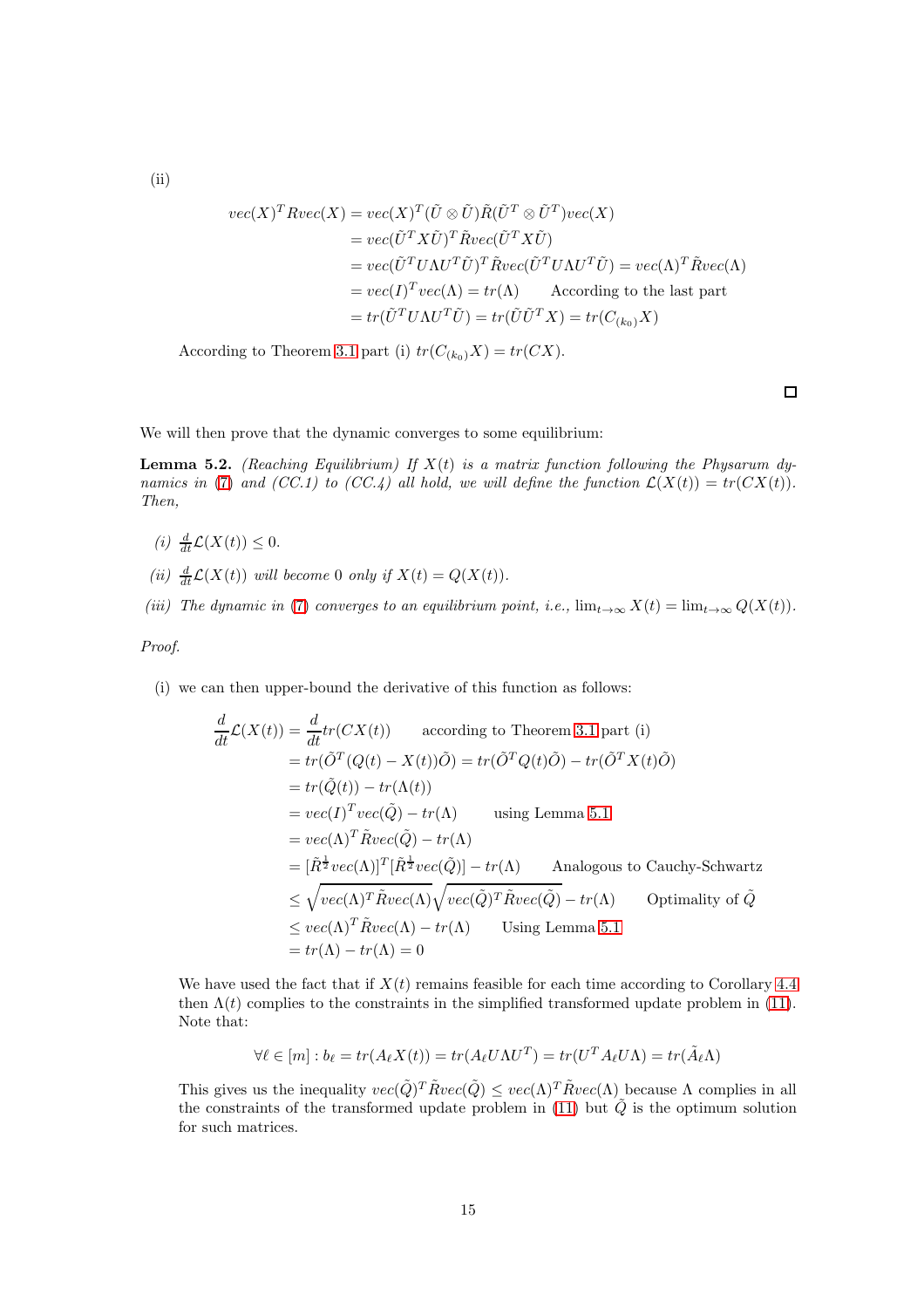(ii) The above inequality becomes equal if and only if both the Cauchy-Schwartz and

$$
vec(\Lambda)^T \tilde{R} vec(\Lambda) \leq vec(\tilde{Q})^T \tilde{R} vec(\tilde{Q})
$$

become equality. The Cauchy-Schwartz becomes an equality only if  $\tilde R^{\frac{1}{2}}vec(\Lambda)$  and  $\tilde R^{\frac{1}{2}}vec(\tilde Q)$ are linearly dependent, i.e,  $\tilde{R}^{\frac{1}{2}}vec(\Lambda) = g\tilde{R}^{\frac{1}{2}}vec(\tilde{Q})$  for some real value g. We also know that equality holds only if  $\Lambda$  is an optimal solution for the shrunken transformed update problem. Consequently, the objective obtained from  $\Lambda$  and  $\tilde{Q}$  should be equal.

With that in mind,  $g$  should be equal to 1 otherwise the energies will differ. Thus,

$$
\tilde{R}^{\frac{1}{2}}vec(\Lambda) = \tilde{R}^{\frac{1}{2}}vec(\tilde{Q}).
$$

Since  $\tilde{R}$  is non-singular for any finite time,  $\Lambda$  and  $\tilde{Q}$  should be equal. This leads to X and Q being equal because:

$$
Q - X = U(\tilde{Q} - \Lambda)U^T = 0
$$

(iii) We know that  $\mathcal L$  at time 0 is finite and its derivative is negative. The derivative remains negative as long as  $X \neq Q$ , we also know for a fact that  $\mathcal{L}(X(t)) = tr(CX(t))$  is lower bounded by zero because  $X(t)$  always remains positive semi-definite. Hence,  $X(t)$  and  $Q(t)$ become arbitrarily close and the dynamic approaches an equilibrium.

 $\Box$ 

That said, the dynamic might have trajectories to multiple equilibrium points. If we define the set EQ as:

 $EQ = \{(U, \Lambda) | \tilde{Q}(U, \Lambda) = \Lambda \text{ and } X = U\Lambda U^T \text{ is feasible for the SDP constraints and } \Lambda \succ 0\}$ 

then there exists  $(U, \Lambda) \in EQ$  such that  $X(t)$  converges to  $U\Lambda U^T$ .

We propose the following conjecture which is analogous to Theorem [1.1](#page-1-2) of the LP part 1:

<span id="page-15-0"></span>**Conjecture 5.3.** For  $X(t)$  following the Physarum dynamic in [\(7\)](#page-3-1) such that all (CC.1) to (CC.4) hold. If it converges to  $U\Lambda U^T$  for  $(U,\Lambda) \in EQ$ , then there exists  $\hat{X}$  such that  $U\hat{X}U^T$  is the optimum to the following SDP:

$$
\min\{tr(CF) \mid \Omega \cdot vec(F) = b, F \succeq 0, Null(X(0)) \subseteq Null(F)\}
$$

We should then prove the following lemma which shows useful properties for  $(U, \Lambda) \in EQ$ .

<span id="page-15-1"></span>**Lemma 5.4.** For  $(U, \Lambda) \in EQ$  if  $p(U, \Lambda)$  resembles the Lagrange multipliers calculated with respect to a transformed update problem parameterized by U and  $\Lambda$ , then:

(i) 
$$
tr(\Lambda) = b^T p(U, \Lambda)
$$
  
(ii)  $I = \sum_{\ell}^{m} p_{\ell} U^T A_{\ell} U$ 

*Proof.* We know that for  $(U, \Lambda) \in EQ$ ,  $\Lambda = \tilde{Q}$  and that  $U\Lambda U^T$  is feasible meaning:

$$
b = \Omega \cdot vec(U\Lambda U^T) = \tilde{\Omega}(U)vec(\Lambda)
$$

(i)

$$
tr(\Lambda) = tr(\tilde{Q}) = vec(I)^T vec(\tilde{Q}) = vec(I)^T \tilde{G} \tilde{\Omega}^T p
$$
  
= 
$$
vec(I)^T \left(\frac{1}{2}I \otimes \Lambda + \frac{1}{2}\Lambda \otimes I\right) \tilde{\Omega}^T p = vec(\Lambda)^T \tilde{\Omega}^T p
$$
  
= 
$$
b^T p
$$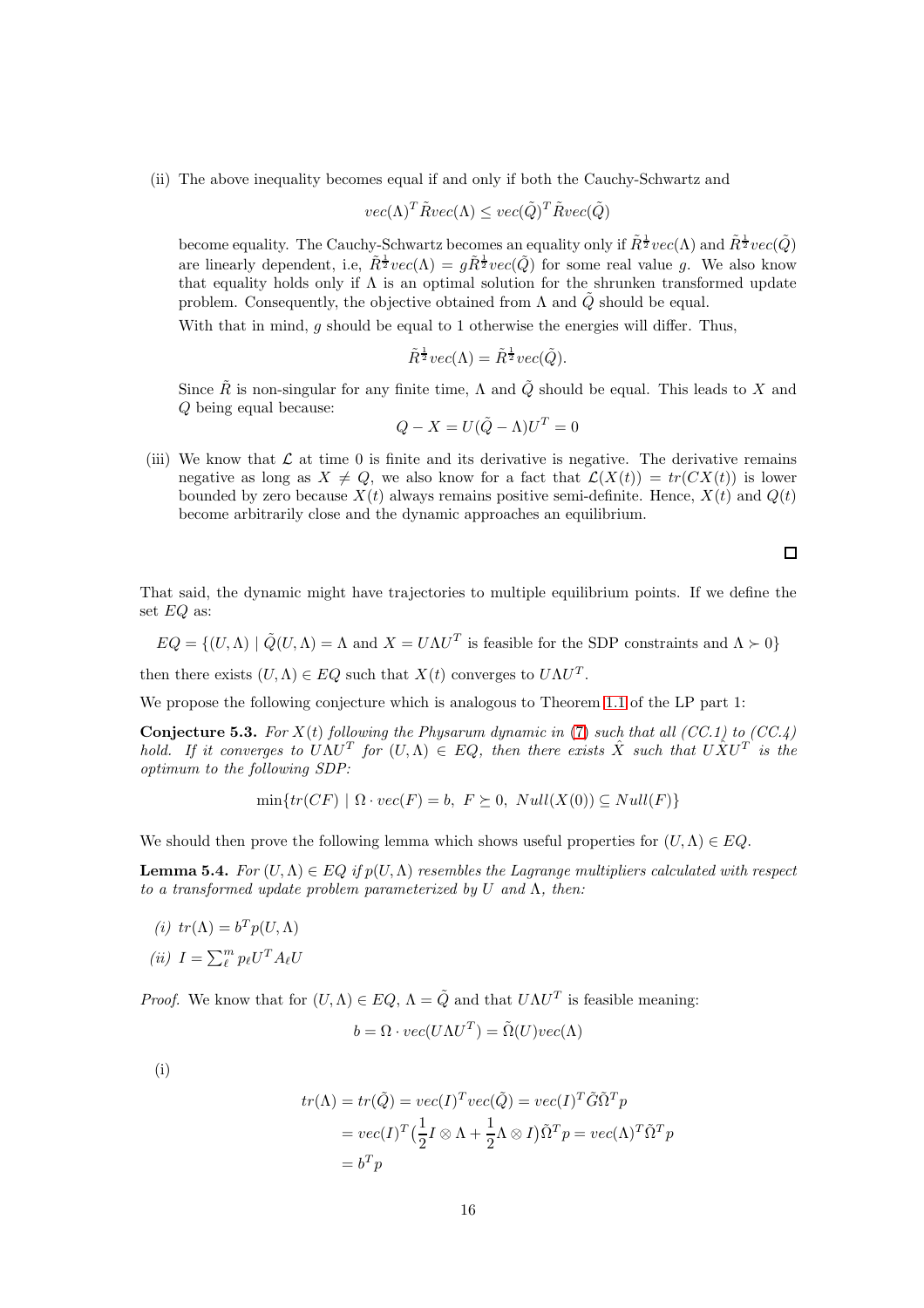(ii) Consider  $\tilde{R}vec(\tilde{Q})$  and  $\tilde{R}vec(\Lambda)$  which are equal. The latter is I according to Lemma [5.1](#page-13-2) and the former is  $\tilde{\Omega}^T p$  if we plug in the formula  $vec(\tilde{Q}) = \tilde{R}^{-1} \tilde{\Omega}^T p$ . Hence,

<span id="page-16-1"></span>
$$
vec(I) = \tilde{\Omega}^T p = vec(\sum_{\ell}^{m} p_{\ell} U^T A_{\ell} U)
$$

Assume  $X(t)$  converges to  $U_{eq} \Lambda_{eq} U_{eq}^T$  for  $(U_{eq}, \Lambda_{eq}) \in EQ$ , now we will try to prove Claim [2.1](#page-3-7) by considering the following primal dual pair:

$$
\min\{tr(\hat{X}) \ : \ \forall \ell \in [m] : tr(U_{eq}^T A_\ell U_{eq} \hat{X}) = b_\ell, \ \hat{X} \succeq 0\}
$$
\n
$$
\max\{b^T y \mid I - \sum_{\ell=1}^m y_\ell U_{eq}^T A_\ell U_{eq} \succeq 0\}
$$
\n
$$
(19)
$$

 $\Box$ 

According to Conjecture [5.3](#page-15-0) one may instead solve the primal in [\(19\)](#page-16-1) to obtain the optimal solution for Claim [2.1.](#page-3-7) In the end an optimal solution  $X^*$  for [\(19\)](#page-16-1) will map to an optimal solution  $U_{eq}X^*U_{eq}^T$  for Claim [2.1](#page-3-7) because all of the properties for  $U(t)$  mentioned in Theorem [3.1](#page-4-1) hold for  $U_{ea}$ :  $\overline{r}$ 

$$
tr(A_{\ell}U_{eq}X^{*}U_{eq}^{T}) = tr(U_{eq}^{T}A_{\ell}U_{eq}X^{*})
$$

$$
tr(CU_{eq}X^{*}U_{eq}^{T}) = tr(C_{(k_{0})}U_{eq}X^{*}U_{eq}^{T}) = tr(U_{eq}^{T}\tilde{U}_{eq}\tilde{U}_{eq}^{T}U_{eq}X^{*}) = tr(X^{*})
$$

$$
X^{*} \succeq 0 \Longleftrightarrow U_{eq}X^{*}U_{eq}^{T} \succeq 0
$$

According to Theorem [3.1](#page-4-1) the null-space condition of the form  $Null(X(0)) \subseteq Null(F)$  will be inherently present for our dynamics because F can be written as  $U_{eq}X^*U_{eq}^T$ . That being said, we will prove that  $\Lambda_{eq}$  and  $p(U_{eq}, \Lambda_{eq})$  form the optimum primal and dual for [\(19\)](#page-16-1) meaning  $U_{eq} \Lambda_{eq} U_{eq}^T$ is the optimum for Claim [2.1.](#page-3-7)

We may infer using Lemma [5.4.](#page-15-1) Note that  $p_{eq}$  and  $\Lambda_{eq}$  are dual and primal feasible candidates according to part (ii). Moreover, according to weak duality  $p^T b \leq tr(\Lambda)$  for any feasible primal and dual. However, according to Lemma [5.4](#page-15-1) part (ii) these objectives become equal in the equilibrium point meaning that both produce the optimum for their objectives.

# <span id="page-16-0"></span>6 Augmentation

Here, we will introduce the augmented SDP and show in this case that  $X(0)$  can be chosen such that all of  $(CC.1)$ ,  $(CC.2)$ ,  $(CC.3)$ , and  $(CC.4)$  hold. We will then see how the solution to the augmented problem relates to the original problem.

To this end, we augment all matrices in [\(5\)](#page-2-0) by a further row and column. We define  $\bar{C}$  and  $\bar{A}_{\ell}$ according to the following scheme using a certain  $\gamma$ :

$$
\bar{C} = \begin{pmatrix} \gamma C & 0 \\ 0 & 1 \end{pmatrix}, \bar{A}_i = \begin{pmatrix} A_i & 0 \\ 0 & \alpha_i \end{pmatrix} , \alpha_i = b_i - \frac{tr(A_i C^+)}{\gamma}
$$

where  $C^+$  is the Moore-Penrose pseudo-inverse.

We will then define the following SDP as the **Augmented SDP** and try to solve it:

<span id="page-16-2"></span>
$$
\min\{tr(\bar{C}\bar{X}) : tr(\bar{A}_{\ell}\bar{X}) = b_{\ell}\forall \ell \in [m], \bar{X} \succeq 0\}.
$$
\n(20)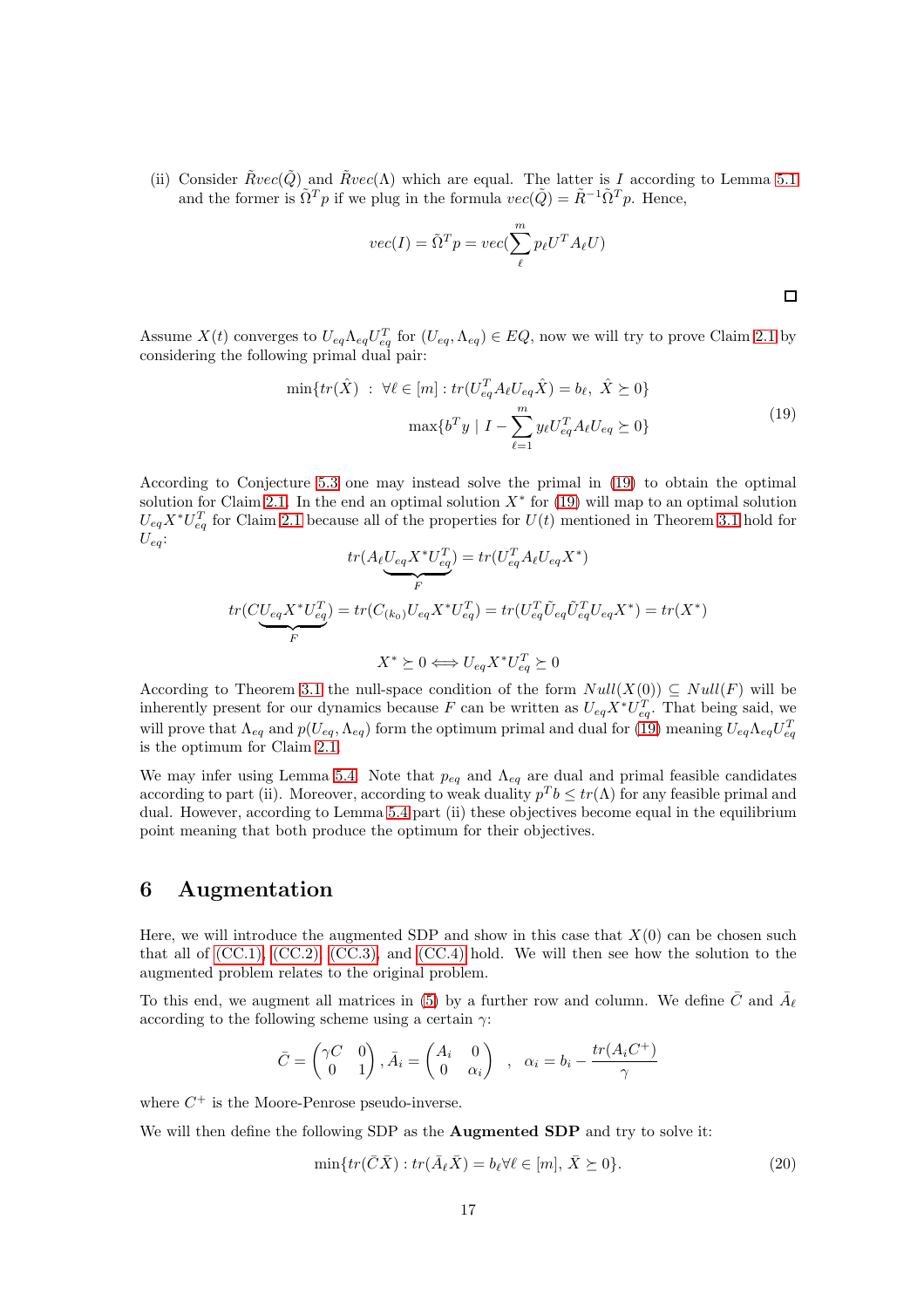We will also refer to an arbitrary matrix  $T$  as **augmented** if all entries of the right column and bottom row except bottom right entry are zero. It can be seen that the augmented SDP contains augmented matrices  $\bar{C}$ ,  $\bar{X}$ ,  $\bar{A}_{\ell}$ . We claim that solving [\(20\)](#page-16-2) yields the answer to [\(5\)](#page-2-0):

<span id="page-17-1"></span>**Conjecture 6.1.** There exists an answer  $\bar{X}_{opt}$  to the augmented SDP in [\(20\)](#page-16-2) if  $\gamma$  is chosen small enough, such that  $(\bar{X}_{opt})_{(1:n),(1:n)}$  which contains the first n rows and columns of  $\bar{X}_{opt}$  is also the solution to our base SDP problem in Claim [2.1.](#page-3-7) That being said, the Physarum dynamics introduced in [\(7\)](#page-3-1) converges to such a  $\bar{X}_{opt}$  in the augmented case.

We will differentiate each of the augmented matrices and the normal matrices using a "bar" symbol. The Physarum dynamic in the augmented case is shown by:

$$
\dot{\bar{X}}(t) = \bar{Q}(\bar{X}(t)) - \bar{X}(t).
$$

If we choose  $\bar{X}(0) = \bar{C}^+$ , then all [\(CC.1\),](#page-3-2) [\(CC.2\),](#page-3-3) [\(CC.3\),](#page-3-4) and [\(CC.4\)](#page-3-5) hold:

- [\(CC.1\):](#page-3-2) C is positive semi-definite hence  $\overline{C}$  and  $\overline{C}^+ = X(0)$  are also positive semi-definite.
- [\(CC.2\):](#page-3-3) Since  $Null(\bar{C}) = Null(\bar{C}^+)$  and  $X(0) = \bar{C}^+$  we know that  $Null(\bar{X}(0)) = Null(\bar{C})$ .
- [\(CC.3\):](#page-3-4) If  $\bar{X}(0) = \bar{C}^+$  then the eigen-decomposition  $\Psi^{\frac{1}{2}} W_{r_C}^T X(0) W_{r_C} \Psi^{\frac{1}{2}}$  wille be:

$$
\Psi^{\frac{1}{2}}W_{r_{C}}^{T}\bar{C}^{+}W_{r_{C}}\Psi^{\frac{1}{2}}=\Psi^{\frac{1}{2}}W_{r_{C}}^{T}W_{r_{C}}\Psi^{-\frac{1}{2}}W_{r_{C}}^{T}W_{r_{C}}\Psi^{\frac{1}{2}}=I
$$

meaning  $U(0) = W_{r_C} \Psi^{-\frac{1}{2}}$  and that:

$$
\bar{C}_{(k_0)}^{\dagger} = U(t)U^{T}(t) = U(0)U^{T}(0) = W_{r_{\bar{C}}} \Psi^{-\frac{1}{2}} \Psi^{-\frac{1}{2}} W_{r_{\bar{C}}}^{T} = \bar{C}^{+}
$$

So in the augmented case  $\bar{C}^+ = \bar{C}^{\dagger}_{(k_0)}$  and we will show that  $\bar{C}^+$  is feasible:

$$
tr(\bar{A}_{\ell}\bar{C}^{+}) = tr(\frac{A_{\ell}C^{+}}{\gamma}) + \alpha_{\ell} = tr(\frac{A_{\ell}C^{+}}{\gamma}) + [b_{\ell} - tr(\frac{A_{\ell}C^{+}}{\gamma})] = b_{\ell}
$$

• [\(CC.4\):](#page-3-5)  $\bar{X}(0) = \bar{C}^+$  and it is feasible according to the previous part.

<span id="page-17-0"></span>All the formulas previously discussed in Section [3](#page-4-0) hold when we put a bar symbol above the matrices. According to [\(17\)](#page-11-2) we can write the following. Note that in the augmented case  $\bar{C}^{\dagger}_{(k_0)} =$  $\bar{C}^+$ :

$$
\bar{Q} = \sum_{\ell=1}^{m} p_{\ell} (\frac{1}{2} \bar{C}^{+} \bar{A}_{\ell} \bar{X}(t) + \frac{1}{2} \bar{X}(t) \bar{A}_{\ell} \bar{C}^{+}).
$$
\n(21)

We will show that given the current dynamics,  $X(t)$  will always remain augmented.

**Lemma 6.2.** Given the dynamics in [\(7\)](#page-3-1) in augmented case where  $X(0) = C^+$ ,  $X(t)$  will always remain augmented.

*Proof.* Consider 
$$
\bar{X}(t) = \begin{pmatrix} X(t) & x(t) \\ x(t)^T & \beta(t) \end{pmatrix}
$$
 then according to (21),  
\n
$$
\bar{Q}(\bar{X}(t)) = \sum_{\ell=1}^m p_\ell \begin{pmatrix} \frac{1}{2} \begin{pmatrix} \frac{1}{\gamma} C^+ & 0 \\ 0 & 1 \end{pmatrix} \begin{pmatrix} A_\ell & 0 \\ 0 & \alpha_\ell \end{pmatrix} \begin{pmatrix} X(t) & x(t) \\ x(t)^T & \beta(t) \end{pmatrix} + \frac{1}{2} \begin{pmatrix} X(t) & x(t) \\ x(t)^T & \beta(t) \end{pmatrix} \begin{pmatrix} A_\ell & 0 \\ 0 & \alpha_\ell \end{pmatrix} \begin{pmatrix} \frac{1}{\gamma} C^+ & 0 \\ 0 & 1 \end{pmatrix})
$$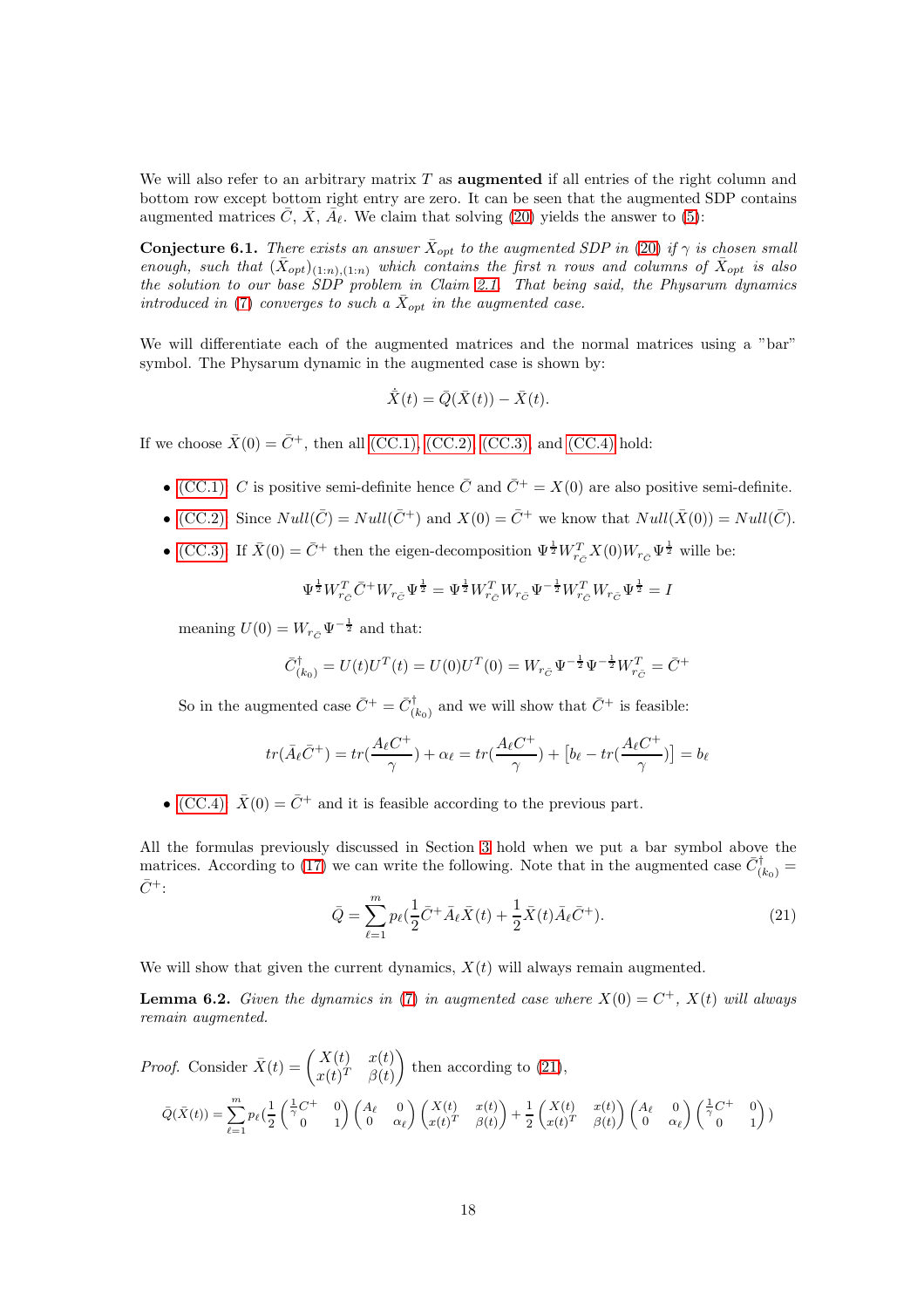We will show that  $x(t) = 0$  for each time t. For this, we will consider the following differential equation for  $x(t)$ :

$$
\dot{x}(t) = \sum_{\ell=1}^{m} p_{\ell} \left( \frac{1}{2\gamma} C^{+} A_{\ell} x(t) + \frac{1}{2\gamma} \alpha_{\ell} x(t) \right)
$$

$$
= \Big[ \sum_{\ell=1}^{m} p_{\ell} \left( \frac{1}{2\gamma} C^{+} A_{\ell} + \frac{1}{2\gamma} \alpha_{\ell} I \right) \Big] x(t) = Px(t)
$$

We can write the solution to a matrix differential equation of the form  $\dot{x}(t) = Px(t)$  as  $x(t) =$  $e^{Pt}x(0)$ . We also know that  $x(0)$  is the upper right  $n \times 1$  vector of  $\overline{C}^+$  which is zero. Hence  $x(t) = 0$  and  $X(t)$  remains augmented. П

The multiplication and addition of each two augmented matrices yield an augmented matrix. Hence both  $\overline{Q}(t)$  and  $\overline{X}(t)$  can be considered as augmented matrices. We will write them as below:

$$
\bar{X}(t) = \begin{pmatrix} X(t) & 0 \\ 0 & \beta(t) \end{pmatrix}, \bar{Q}(t) = \begin{pmatrix} Q(X(t)) & 0 \\ 0 & b^T p(U(t), \Lambda(t)) \end{pmatrix}
$$

Each feasible solution of the original problem maps to a feasible solution  $X$  of the modified problem by adding a row and a column with all zeros. The objective value of such an  $\bar{X}$  is then scaled by  $\gamma$ , i.e.,  $tr(\overline{C}\overline{X}) = \gamma tr(CX)$ . By an appropriate choice of  $\gamma$ , these objective values can be made smaller than the objective value of  $\overline{C}^+$ , which is a constant. Hence we have the following:

<span id="page-18-0"></span>
$$
tr(\bar{C}\bar{X}_{opt}) \le \gamma tr(CX_{opt})
$$
\n(22)

<span id="page-18-1"></span>In the augmented case, we have proven that the dynamic converges to an optimal solution. If we can somehow obtain that  $\lim_{t\to\infty} \beta(t) = 0$ , we will know that,

$$
tr(\bar{C}\bar{X}_{opt}) = tr(\bar{C}\bar{X}(\infty)) = \gamma tr(C\bar{X}(\infty)_{(1:n),(1:n)}) + \beta(\infty)
$$
  
=\gamma tr(C\bar{X}\_{(1:n),(1:n)}) \ge \gamma tr(CX\_{opt}) \tag{23}

So by considering both [\(22\)](#page-18-0) and [\(23\)](#page-18-1) we can show that  $tr(\bar{C}\bar{X}_{opt}) = \gamma tr(CX_{opt})$  and  $\bar{X}_{(1:n),(1:n)}$ is an optimum solution for our original problem.

<span id="page-18-2"></span>**Conjecture 6.3.** In the augmented setting, if  $\beta(t)$  is the lower-right corner of  $\bar{X}(t)$  in each step, then  $\lim_{t\to\infty} \beta(t) = 0$ .

If we consider the work function for the augmented problem, we know that  $\beta(t)$  maps to a generalized eigenvalue and the respective generalized eigenvector is the standard vector  $\mathbb{1}_{n+1}$ . That being said, the work function defined in [\(18\)](#page-12-2), would go to  $-\infty$  if  $\beta(t) \to 0$ . This in fact holds:

**Lemma 6.4.** If  $W(X(t))$  is the work function defined in [\(18\)](#page-12-2) for the augmented problem with a small enough  $\gamma$  such that  $\bar{C}^+$  is not the optimum solution, and  $\bar{X}(0) = \bar{C}^+$ , then  $\frac{d}{dt}W(X(t)) < 0$ .

*Proof.* Using Lemma [4.3](#page-12-1) we know that  $\frac{d}{dt}W(X(t)) = b^T p - k_0$ . Hence,

$$
\frac{d}{dt}W(X(t)) = b^T p - k_0 \qquad \bar{X}(t) \text{ is feasible}
$$
\n
$$
= vec(\Lambda)^T \tilde{\Omega}^T p - k_0
$$
\n
$$
= vec(\Lambda)^T \tilde{R}^T vec(\tilde{Q}) - k_0 \qquad \text{Using Lemma 5.1}
$$
\n
$$
= vec(I)^T vec(\tilde{Q}) - k_0 = tr(\tilde{Q}) - k_0 \qquad \text{Using Lemma 5.2}
$$
\n
$$
\leq tr(\Lambda) - k_0 = \mathcal{L}(t) - k_0 \leq \mathcal{L}(0) - k_0 = tr(\bar{C}\bar{X}(0)) - k_0 = tr(\bar{C}\bar{C}^+) - k_0 \leq 0
$$

The inequality will only be an equality when at time 0 we converge; in other words,  $\bar{X}(0) = \bar{C}$  is the optimum. For a small enough choice of  $\gamma$  this is not the case, hence the inequality is strict.  $\Box$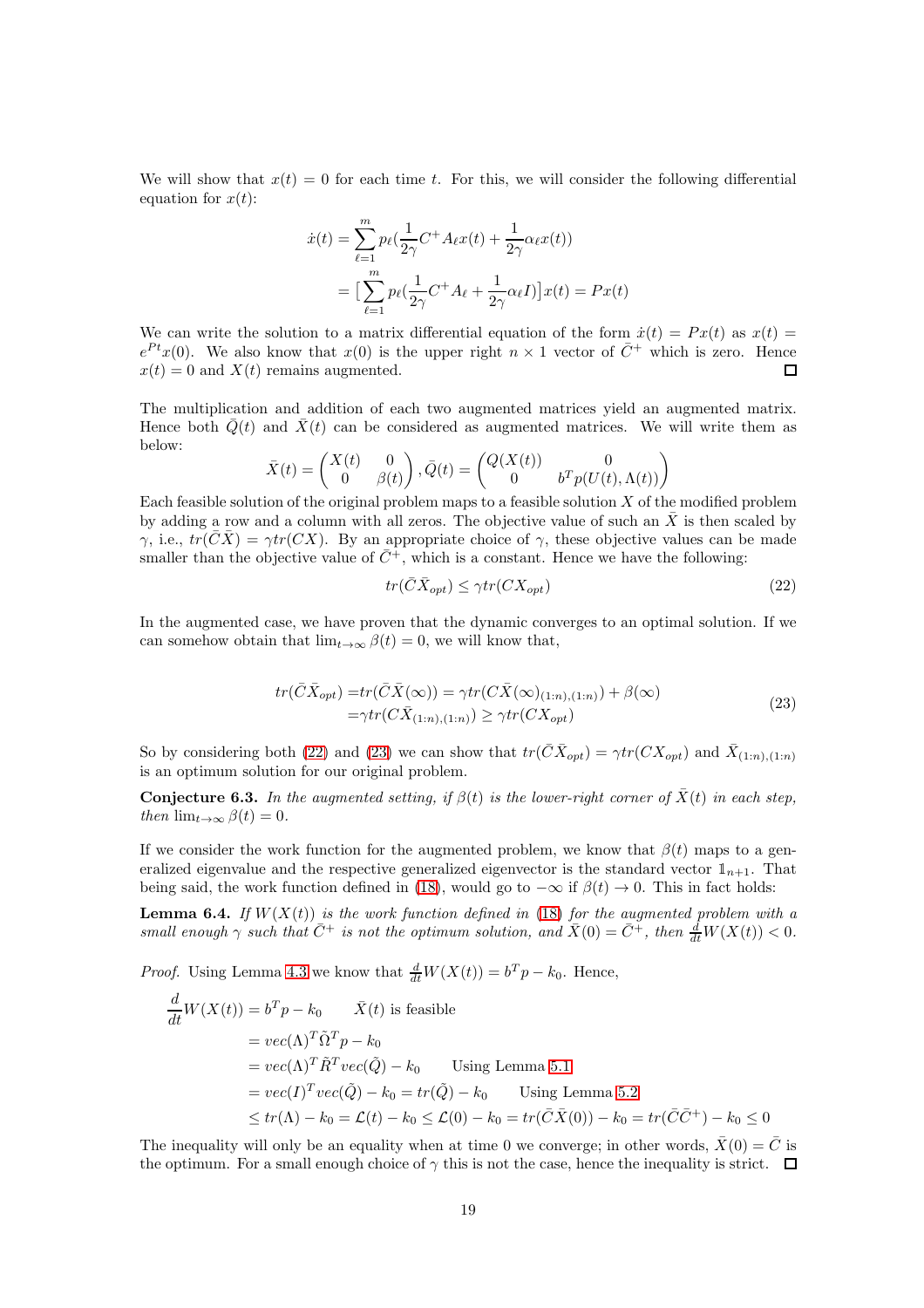The above lemma shows that the work function has a negative derivative at each point of time. Hence  $W(t)$  will go to  $-\infty$  eventually. This means that one of the diagonal elements of  $\Lambda(t)$ converges to zero which hints that maybe  $\beta(t)$  is that certain generalized eigenvalue. To prove Conjecture [6.3](#page-18-2) one might consider what happens if some other eigenvalue of  $\tilde{O}^T\tilde{X}(t)\tilde{O}$  converges zero.

# <span id="page-19-0"></span>7 Algorithm and Experimental Results

In this section, we will present an algorithm which encompasses all which we have presented until now. At first, we will present an algorithm that can solve positive SDPs given the conditions (CC.1) to (CC.4). Afterward, we will try to improve the algorithm. To that end, we will need to make the algorithm numerically stable. One major problem in these cases is M becoming ill-conditioned. Note that:

$$
M = \tilde{\Omega} \left(\frac{1}{2}I \otimes \Lambda + \frac{1}{2}\Lambda \otimes I\right)^{-1} \tilde{\Omega}^T
$$

Hence when very small  $\lambda_i$  values appear the dynamic tends to become numerically unstable. We will introduce a method to work around this issue and obtain a modified algorithm.

In the end, we will gather our experimental results and also experiment with the case that the problem is not augmented. The results interestingly suggest despite not having a formal proof [\(CC.3\)](#page-3-4) and [\(CC.4\)](#page-3-5) are not necessary for the dynamic to converge to the optimum. The modified algorithm presents a method that does not even augment the problem.

To simulate the continuous dynamic in an algorithm, we will discretize it using the following formula:

$$
X(t+1) = hQ(X(t)) + (1-h)X(t)
$$
\n(24)

This will simulate the dynamics in [\(7\)](#page-3-1) when  $h \to 0$ . That is to say, h should be chosen infinitely small or just simply small enough for practical goals.

The algorithms in this section are implemented in the GitHub repository  $\frac{1}{1}$  $\frac{1}{1}$  $\frac{1}{1}$  and tested thoroughly using tests generated in the SDPLib standard format [\[10\]](#page-25-9). All the tests in the original SDPLib contained indefinite C matrices, hence we created a data set of 140 SDPs with different specification to validate our solver. In all these tests, C is chosen as a positive definite matrix and the SDP is positive.

### 7.1 Dataset

Table [1](#page-20-0) shows a set of 140 positive SDP samples. The tests are generated using the two following schemes:

- Random-Tests: These tests are generated randomly. Given a certain  $n$  and  $m$  the size of matrices and the number of conditions - a random positive definite matrix C and random symmetric matrices  $A_{\ell}$  are generated. The datasets which are created using this scheme consist of 'testset1' to 'testset3', 'large1', and 'large2'.
- Vertex-Cover: To generate these datasets we create a random graph with  $n$  vertices numbered from 1 to n and m edges. We will then create an SDP problem which is able to approximate the minimum vertex cover problem. For each random graph with  $n$  vertices C will be equal to the identity matrix of size  $(n + 1) \times (n + 1)$ . Then the following linear condition matrices will be generated:

<span id="page-19-1"></span><sup>1</sup><https://github.com/HamidrezaKmK/PhysarumSDPSolver>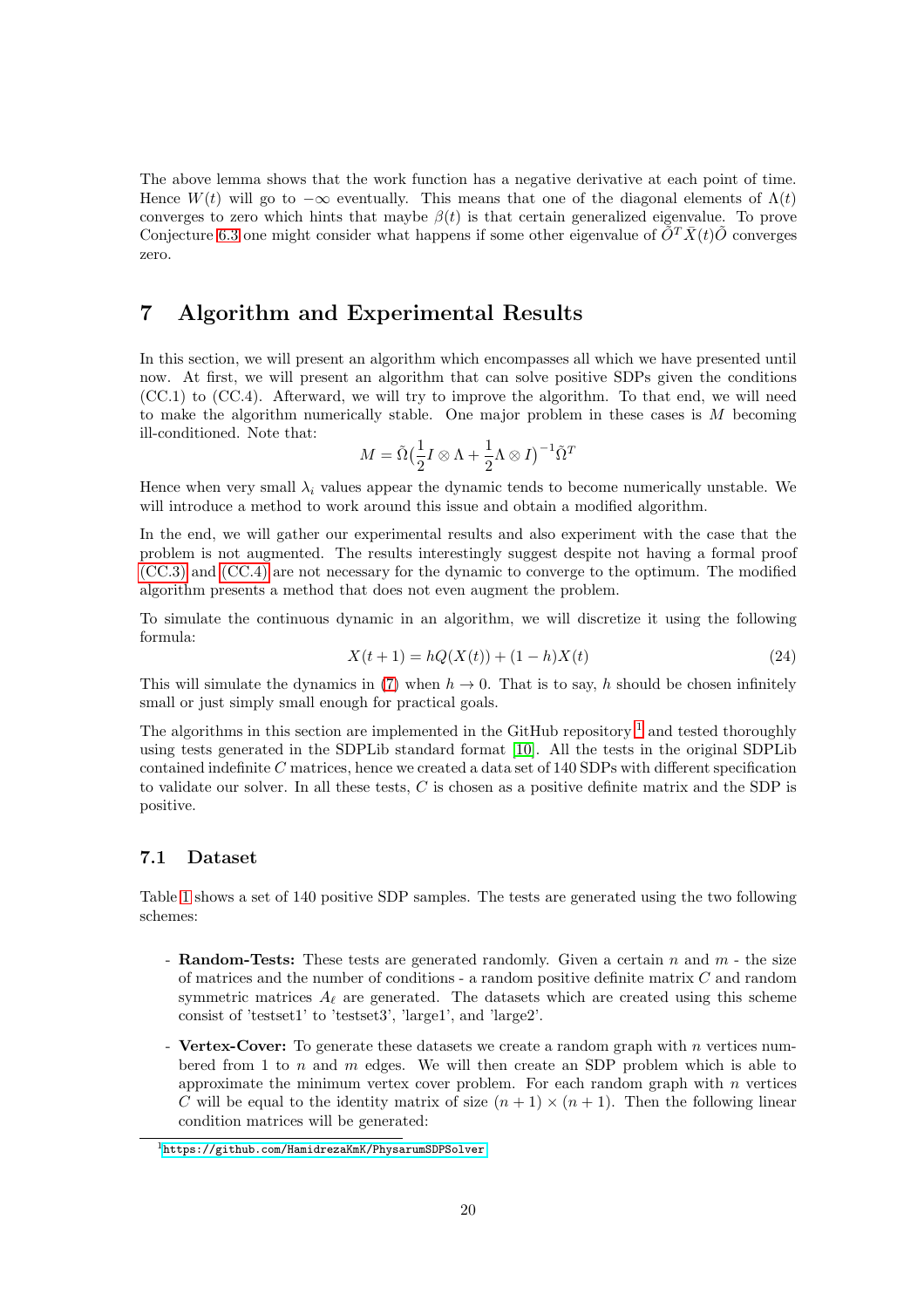– For each vertex v in the graph an  $A_{\ell}$  will be created according to the following:

$$
A_{i,j} = \begin{cases} -1 & \text{if } \min(i,j) = 1 \text{ and } \max(i,j) - 1 = v \\ 2 & \text{if } i - 1 = j - 1 = v \\ 0 & \text{o.w} \end{cases}
$$

and the respective  $b_{\ell}$  will be 0.

– For each edge  $(v, w)$  in the graph an  $A_{\ell}$  will be created according to the following:

$$
A_{i,j} = \begin{cases} -1 & \text{if } \min(i,j) - 1 = \min(v, w) \text{ and } \max(i,j) - 1 = \max(v, w) \\ 1 & \text{if } \min(i,j) = 1 \text{ and } \max(i,j) - 1 \in \{v, w\} \\ 0 & \text{o.w} \end{cases}
$$

and the respective  $b_{\ell}$  will be 2.

– An additional  $A_{\ell}$  is created which is fully zero and has a one on the upper-left corner and the respective  $b_{\ell}$  is 1.

These tests have  $n + m + 1$  conditions and matrices of size  $n + 1$ .

Some of the datasets are split into two subsets according to their difficulty. The tests are split according to numerical difficulty. In numerous experiments using different implementations of the dynamics, some particular tests appeared to be harder for the Physarum solver. In specific, the vertex cover tests tended to have a large number of linear constraints which made it particularly challenging for the Vanilla solver. That being said, we have separated each set to have a more accurate comparison on the challenge tests. For validation, the answers are compared with a standard SDPASolver<sup>[2](#page-20-1)</sup> as ground truth.

| <b>TestSet Description</b>                                                          | TestSet Name   | No. of tests |
|-------------------------------------------------------------------------------------|----------------|--------------|
| Randomly generated definite SDP samples<br>with $n = 5, m \in [3]$                  | testset1       | 20           |
| Randomly generated definite SDP samples                                             | $testset2-1$   | 14           |
| with $n = 10, m \in [5]$                                                            | $testset2-2$   | 16           |
| Randomly generated definite SDP samples                                             | testset3-1     | 16           |
| with $n = 25, m \in [10]$                                                           | $testset3-2$   | 4            |
| Randomly generated vertex cover problems                                            | vertexcover1-1 | 13           |
| with $ V(G)  = 5,  E(G)  \in [10]$                                                  | vertexcover1-2 | 7            |
| Randomly generated vertex cover problems                                            | vertexcover2-1 | 4            |
| with $ V(G)  = 20,  E(G)  \in [130]$                                                | vertexcover2-2 | 16           |
| Randomly generated definite SDP samples<br>with $n = 50, m \in [5, 10]$             | large1         | 10           |
| Randomly generated definite SDP samples<br>with $n = 100, m \in [5, 20]$            | large 2        | 20           |
| Randomly generated vertex cover problems<br>with $ V(G)  = 50,  E(G)  \in [10, 20]$ | vertexcover3   | 10           |

<span id="page-20-0"></span>Table 1: Standard SDPLib dataset that is generated to validate the Physarum dynamics.

### 7.2 Vanilla Algorithm

The algorithm for our Physarum solver would consist of a sequence of iterations where in each iteration we will solve the update problem and obtain  $Q$ . Afterward, we update  $X(t)$  with the

<span id="page-20-1"></span><sup>2</sup><http://sdpa.sourceforge.net/>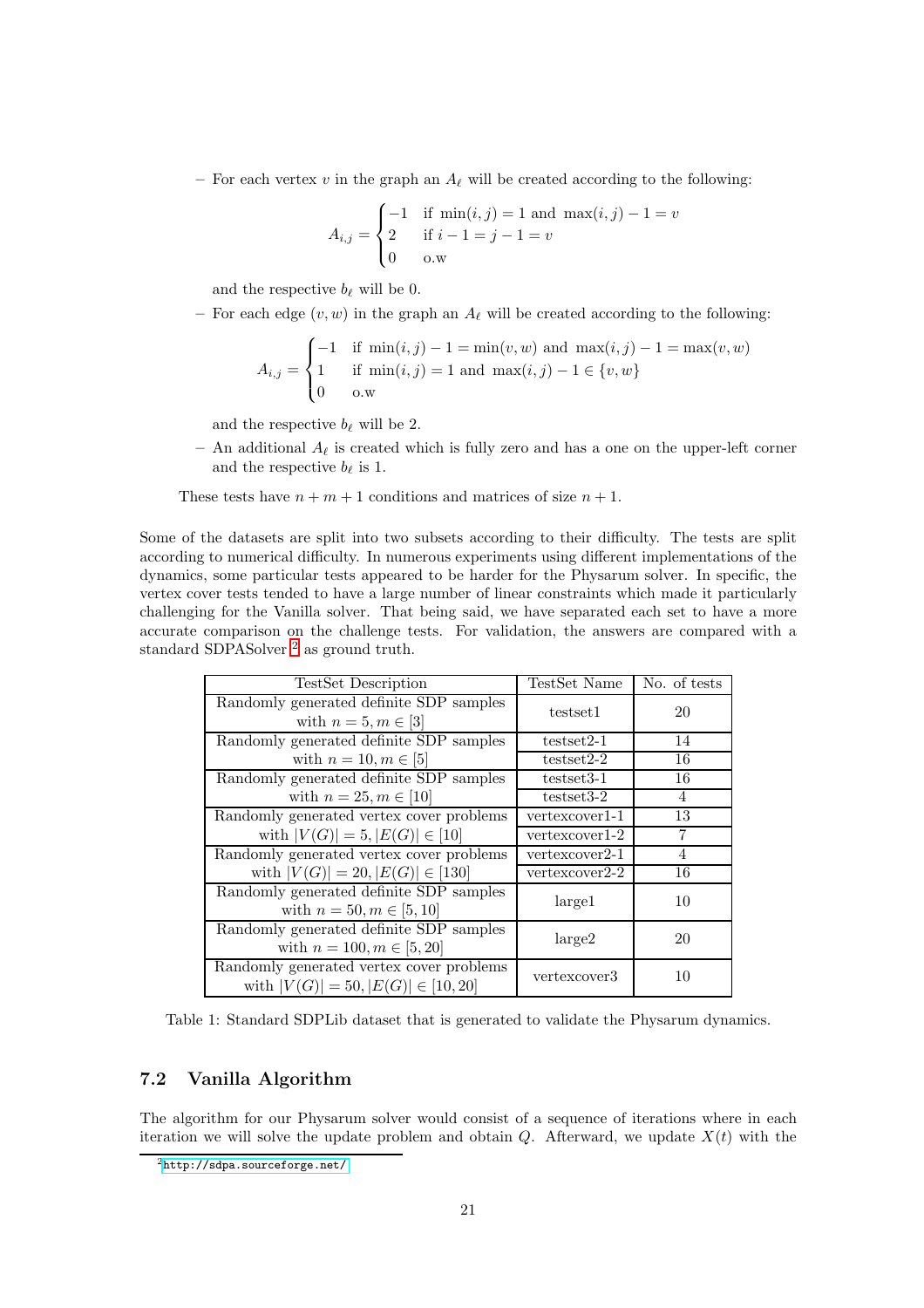discretized dynamics and step h to obtain  $X(t + 1)$ . This process continues until  $X(t)$  and  $Q(t)$ become close to each other which indicates reaching an equilibrium point. We will stop iterating whenever  $||Q(t)-X(t)||$  is smaller than a small constant  $\epsilon$ . Thus we obtain the following algorithm:

| Algorithm 1: Vanilla Physarum SDP solver |  |  |  |  |  |
|------------------------------------------|--|--|--|--|--|
|------------------------------------------|--|--|--|--|--|

<span id="page-21-1"></span>**Input** :  $C, A_1, ..., A_m \in S_n, b \in \mathbb{R}^m, X(0)$ . Output:  $(X^{eq} \succeq 0, p^{eq})$ . Calculate  $U(0)$ ,  $\Lambda(0)$ ,  $k_0$  using Corollary [3.3](#page-7-1) from  $X(0)$ , C; Let  $C^{\dagger}_{(k_0)} = U_k(0)U_k^T(0);$ Let  $t = 0$ ; repeat Let  $Q(t)$ ,  $p(t) = SolveUpdateProblem(C_C^{\dagger})$  $(a_{(k_0)}^{\dagger}, A_1, ..., A_m, b, X(t))$  using Algorithm [2;](#page-21-0) Calculate small enough  $h$ ; Update  $X(t + 1) = hQ(t) + (1 - h)X(t);$ Increment t; until  $||Q(t) - X(t)||$  ≤ ε; return  $(X(t), p(t))$ 

Each iteration needs to solve the update problem. The algorithm to solve the update problem is obtained from Section [3](#page-4-0) as below:

Algorithm 2: Solve Update Problem

<span id="page-21-0"></span> $\mathbf{Input} \hspace{2mm} : C^{\dagger}_{C}$  $(A_{(k_0)}, A_1, \ldots, A_m \in S_n, b \in \mathbb{R}^m, X.$ Output:  $Q, p$ Calculate the  $m \times m$  matrix M and let  $M_{i,j} = tr(C^{\dagger}_{(k_0)} A_i X A_j);$ Calculate  $p = M^+b$ ; Calculate  $Q' = \sum_{\ell}^{m} p_{\ell} C_{(k_0)}^{\dagger} A_{\ell} X;$ Let  $Q = \frac{Q' + Q'^T}{2}$ ;  $\mathbf{return}\ (Q,p)$ 

As mentioned before, h should be chosen as a small value. One obvious upper-bound for h is obtained using the fact that the update should preserve positive semi-definiteness of  $X(t)$ . Moreover, for  $W(X(t))$  defined in [\(18\)](#page-12-2) not to explode  $\tilde{O}^{T}X(t)\tilde{O}$  should remain positive definite. This leads to the following upper-bound for h:

$$
O^T \left[ h(Q(X(t)) + (1 - h)X(t) \right] O \succ 0
$$
  
\n
$$
\Rightarrow hO^T U(t) \tilde{Q}(t) U^T(t) O + (1 - h) O^T U(t) \Lambda(t) U^T(t) O \succ 0
$$
  $O^T U(t)$  is non-singular  
\n
$$
\Rightarrow \Lambda(t) \succ h(\Lambda(t) - \tilde{Q}(t))
$$
  
\n
$$
\Rightarrow I \succ h(I - \Lambda^{-\frac{1}{2}}(t) \tilde{Q} \Lambda^{-\frac{1}{2}}(t))
$$
  
\n
$$
\Rightarrow h < \frac{1}{1 - \lambda_{\min}(\Lambda^{-\frac{1}{2}} \tilde{Q} \Lambda^{-\frac{1}{2}})} = h_{bound}
$$

In Algorithm [1](#page-21-1) we choose h to be the minimum of a small constant such as  $h_c$  and  $\frac{h_{bound}}{2}$ . In some tests where we aim for a higher accuracy we set  $h_c$  to a smaller number thus jeopardizing speed for accuracy.

We have proven Algorithm [1](#page-21-1) works good on SDP problems when [\(CC.1\)](#page-3-2) to [\(CC.4\)](#page-3-5) hold. We will run the vanilla algorithm on the Augmented setting in which we will augment all the matrices using a  $\gamma$  and run Algorithm [1](#page-21-1) to obtain a solution and then obtain an answer for the original problem by considering the upper-left corner of  $X_{eq}$  and dividing the matrix by  $\gamma$ .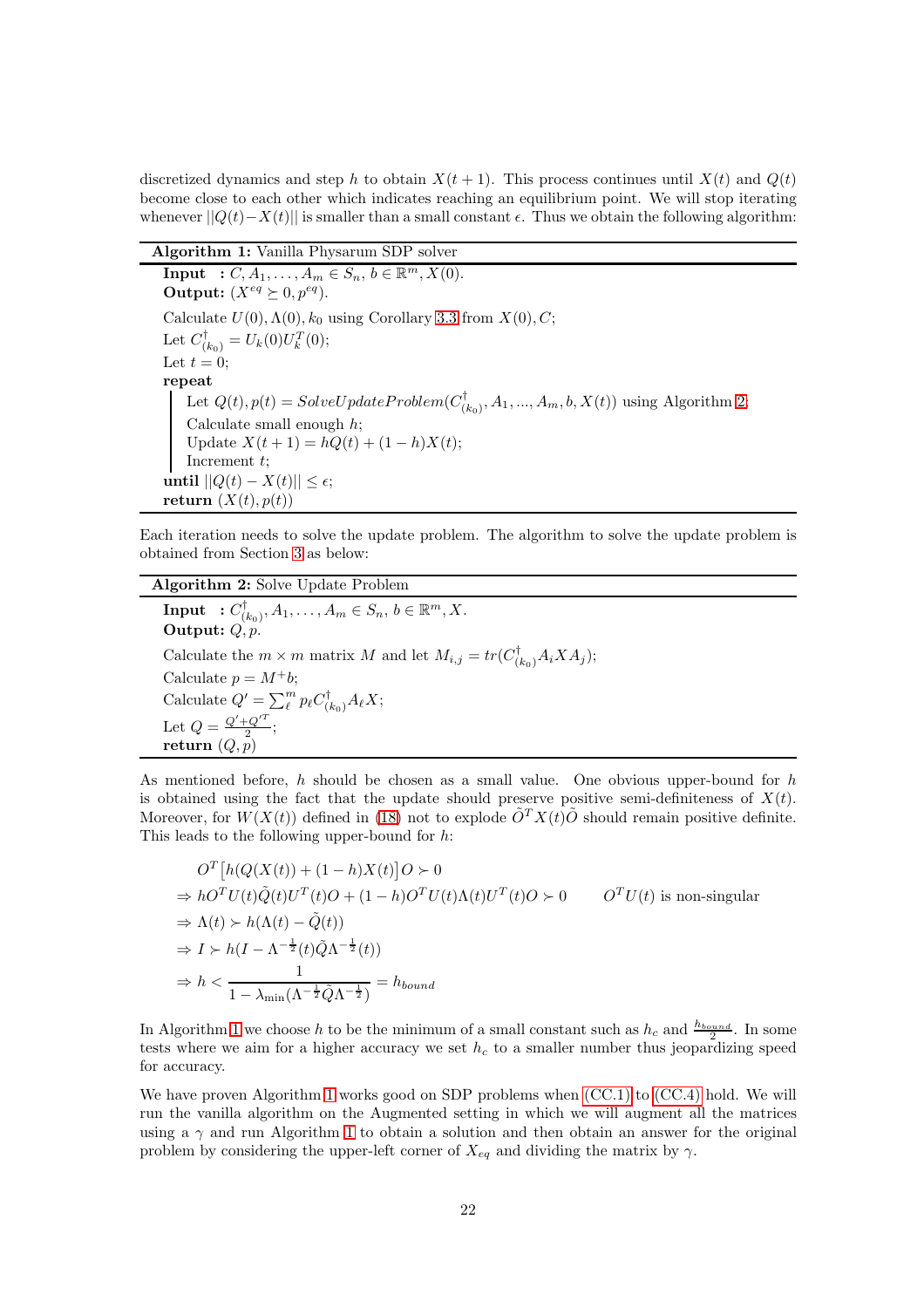Table [2](#page-22-0) contains the results of Algorithm [1](#page-21-1) on each of the datasets. Each row contains one of the datasets in [1.](#page-20-0) As you can see, the solver provides accurate solutions on most of the datasets. In the 'vertexcover1' and 'vertexcover2' dataset however we have an increase in the number of linear conditions which makes  $M$  larger. This will both make the algorithm slower and more numerically unstable. Because one should solve the equation  $Mp = b$  where M is an  $m \times m$  matrix for each iteration which is a large matrix. In addition to that, the solver runs into numerical difficulties in these tests. We have figured these problems are caused due to two main reasons:

- h is not chosen sufficiently small. We have only used a naive approach to choose h and by tuning it we might get more accurate results.
- M becomes ill-conditioned due to some of  $\lambda_i(t)$  values vanishing.

Of the problems above, the latter will be addressed in the next part and will help us solve the remaining tests albeit with a slower processing speed. We will also modify the whole algorithm in order to obtain a solver which solves all the created dataset.

Additionally, we have also shown the maximum  $\beta(t)$  obtained in the last iteration for each dataset: these values have converged to small values supporting Conjecture [6.1.](#page-17-1) Moreover, the algorithm has converged rather fast to the optimum solutions in these cases making the vanilla algorithm a fast but inaccurate method.

| TestSet            | Ratio of tests<br>with error<br>below $10^{-2}$ | Average Time<br>Spent | Maximum primal gap<br>on tests with a lower<br>than $10^{-2}$ primal gap | Maximum<br>Infeasibility | Maximum $\beta$<br>in last iteration for<br>high accuracy tests |
|--------------------|-------------------------------------------------|-----------------------|--------------------------------------------------------------------------|--------------------------|-----------------------------------------------------------------|
| testset1           | 20/20                                           | $0.635$ (sec)         | $2.7 \times 10^{-8}$                                                     | $7.7 \times 10^{-12}$    | $7.4 \times 10^{-54}$                                           |
| $testset2-1$       | 14/14                                           | $0.335$ (sec)         | $9.5 \times 10^{-7}$                                                     | $7.9 \times 10^{-12}$    | $9.5 \times 10^{-7}$                                            |
| $testset2-2$       | 6/6                                             | $1$ (sec)             | $1.3 \times 10^{-6}$                                                     | $1.2 \times 10^{-11}$    | $3.8 \times 10^{-114}$                                          |
| $testset3-1$       | 14/16                                           | $1.26$ (sec)          | $7.9 \times 10^{-7}$                                                     | $1.8 \times 10^{-11}$    | $9.3 \times 10^{-30}$                                           |
| $testset3-2$       | 4/4                                             | $4.3$ (sec)           | $4.7 \times 10^{-7}$                                                     | $1.8 \times 10^{-11}$    | $7.3 \times 10^{-189}$                                          |
| $vertexcover1-1$   | 13/13                                           | $1.4$ (sec)           | $7 \times 10^{-4}$                                                       |                          | $7.4 \times 10^{-5}$                                            |
| $vertex cover 1-2$ | 5/7                                             | $1.8$ (sec)           | $10^{-3}$                                                                | $7.2 \times 10^{-5}$     | $10^{-3}$                                                       |
| large 1            | 10/10                                           | $7.1$ (sec)           | $1.2 \times 10^{-8}$                                                     | $3.2 \times 10^{-11}$    | $7 \times 10^{-54}$                                             |
| large 2            | 20/20                                           | $25.8$ (sec)          | $1.4 \times 10^{-6}$                                                     | $6 \times 10^{-11}$      | $1.3 \times 10^{-6}$                                            |
| vertexcover2-1     | 1/4                                             | $60$ (sec)            | $2.6 \times 10^{-9}$                                                     | 0                        | $1.0 \times 10^{-7}$                                            |
| vertexcover3       | 4/13                                            | $110$ (sec)           | $4.8 \times 10^{-5}$                                                     | $\Omega$                 | $2.2 \times 10^{-3}$                                            |
| vertexcover2-2     | 2/16                                            | $196$ (sec)           | $3.3 \times 10^{-9}$                                                     |                          | $2.6 \times 10^{-3}$                                            |

<span id="page-22-0"></span>Table 2: Results of the vanilla algorithm after augmenting the matrices with  $\gamma = 0.01$ . A test is considered accepted if the primal gap between the Physarum algorithm primal objective value and the ground truth is less than  $10^{-2}$ .

### 7.3 Modified Algorithm

Here we will present a modified version of the algorithm that seems to work on all of the SDP samples. Moreover, we will not augment the problem in this experiment and set  $X(0)$  to a matrix with sufficiently large eigenvalues, i.e,  $\eta \cdot C$  for a large number *eta* with respect to the base problem.

We propose the following guess which is analogous to the findings in Physarum solvers for LP.

<span id="page-22-1"></span>**Conjecture 7.1.** If  $X(t)$  is characterized by the Physarum dynamic in [\(7\)](#page-3-1) aimed to solve the positive semi-definite SDP in [\(5\)](#page-2-0), it will converge to the following optimum solution if  $X(0) \succ X^{opt}$ for some optimum solution  $X^{opt}$  of the following:

$$
\underset{X}{argmin} \{ tr(CX) \mid \forall \ell \in [m] : tr(A_{\ell}X) = b_{\ell}, \ X \succeq 0, \ Null(X(0)) \subseteq Null(X) \}
$$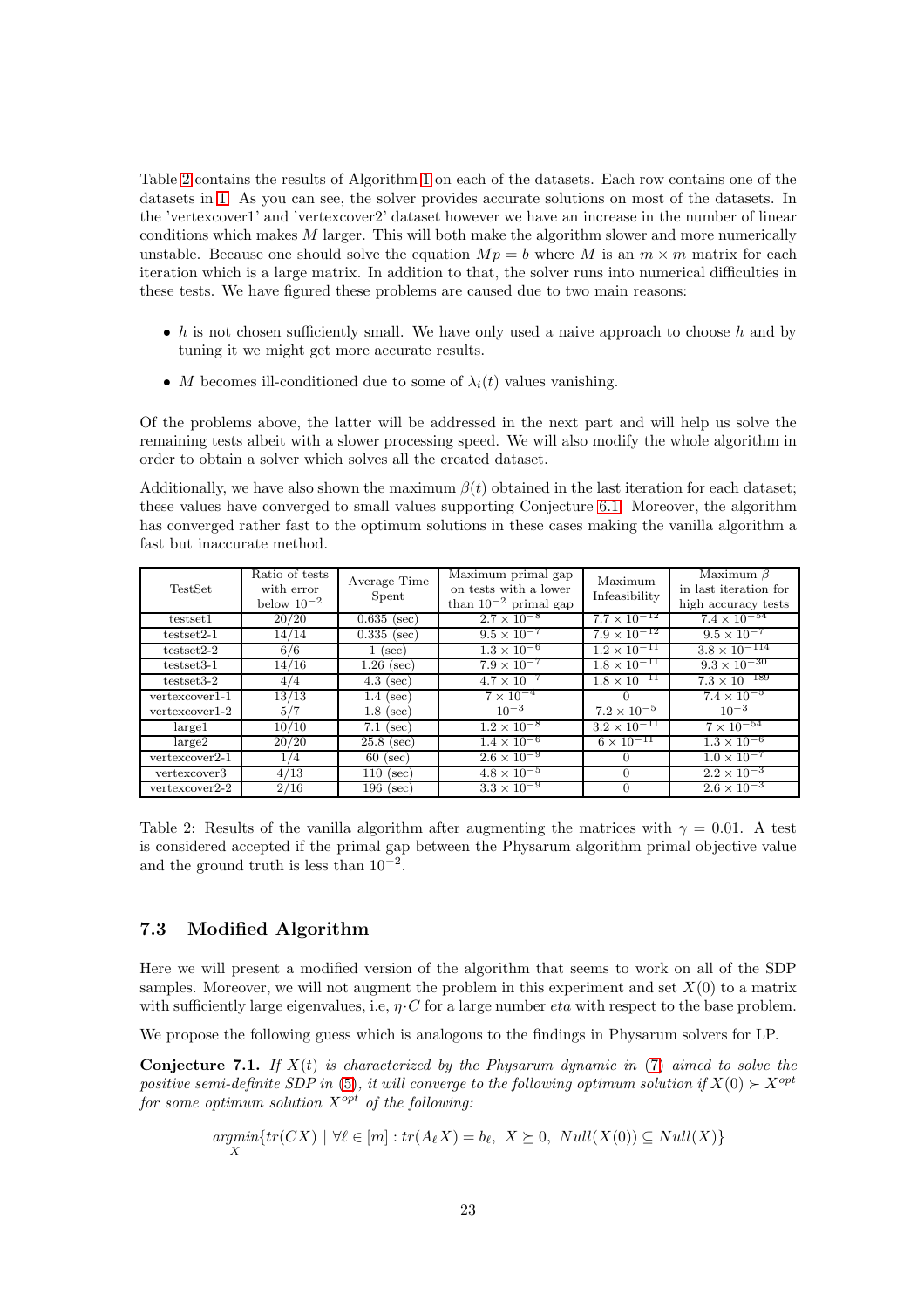Now we would present a modified version of Algorithm [1](#page-21-1) which is numerically more stable. In case one of the eigenvalues of  $X(t)$  approaches zero, M will become ill-conditioned propagating errors. The idea is that according to Conjecture [7.1,](#page-22-1) if we start from a large enough positive semi-definite matrix  $X(0)$  we will converge to the optimum primal of the SDP in [\(5\)](#page-2-0) with an additional  $Null(X(0)) \subseteq Null(X)$  condition added.

Suppose at some point of time  $X(t)$  obtains a small eigenvalue which maps to a small generalized eigenvalue  $\lambda_i(t)$ . One may assume  $\lambda_i(t)$  converges to zero and that  $\tilde{u}_i(t)$  converges to a vector in the null-space of an optimum solution. So whenever we encounter a small enough generalized eigenvalue such as  $\lambda_i(t)$ , we may assume that  $\tilde{u}_i(t)$  is in the null-space of an optimum solution. Hence we may restart from  $X'_0$  which contains that particular vector in the null-space, e.g.,  $X'_0$  =  $B \times (X(t) - \lambda_i(t)\tilde{u}_i(t)\tilde{u}_i^T(t))$ . The new restart point  $X'_0$  contains  $\tilde{u}_i(t)$  in the null-space inherently and according to Lemma [3.2](#page-5-0) will always contain it in the null-space. If Conjecture [7.1](#page-22-1) holds, will converge to a solution of the SDP with an additional constraint that  $\tilde{u}_i$  is in the null-space; although this will not make our answer sub-optimal since  $\tilde{u}_i$  is part of the null-space of some optimum solution.

The following algorithm runs in multiple epochs. In each epoch we will do a decomposition of  $X = U\Lambda U^T$  and exclude the small generalized eigenvalues from  $\Lambda$  by getting rid of the respective rows and columns in  $\Lambda$  to get  $\hat{\Lambda}$  and the respective columns in U to get  $\hat{U}$ . We will then choose  $X' = \hat{U} \hat{\Lambda} \hat{U}^T$  as our new starting point in that epoch and continue iterating. This will reduce the condition number of  $\tilde{G}$  and M which leads to a more numerically stable algorithm.

### Algorithm 3: Modified Physarum SDP solver

<span id="page-23-0"></span>**Input** :  $C, A_1, ..., A_m \in S_n, b \in \mathbb{R}^m, X(0)$ . Output:  $(X^{eq} \succeq 0, p^{eq})$ . repeat Calculate  $U, \tilde{U}, \Lambda$  using Corollary [3.3](#page-7-1) for  $X(0), C$ ; For each i that  $\Lambda_{i,i} \leq \epsilon$  add it into the set S; Obtain matrix  $\hat{U}$  by considering the columns of U that are in S; Obtain matrix  $\hat{\Lambda}$  by considering the intersection of rows and columns in S; Obtain  $\tilde{O}$  by only considering the columns of  $\tilde{U}$  that are in S; Set  $X(0) = \hat{U} \hat{\Lambda} \hat{U}^T$  and  $k_0 = |A|$ ; Set  $C^{\dagger}_{(k_0)} = \hat{U}\hat{U}^T;$ Let  $t = 0$ ; repeat Let  $Q(t)$ ,  $p(t) = SolveUpdateProblem(C<sub>0</sub><sup>†</sup>)$  $(A_{(k)}^{\dagger}, A_1, ..., A_m, b, X(t))$  using Algorithm [2;](#page-21-0) Calculate small enough  $h$ ; Update  $X(t + 1) = hQ(t) + (1 - h)X(t);$ Increment  $t$ ; until  $||Q(t) - X(t)|| \leq \epsilon$  or  $\lambda_{\min}(\tilde{O}^T X(t) \tilde{O}) \leq \epsilon$ ; until  $||Q(t) - X(t)|| \leq \epsilon$  and  $\lambda_{\min}(\tilde{O}^T X(t) \tilde{O}) \geq \epsilon$ ; return  $(X(t), p(t))$ 

Table [3](#page-24-0) shows the results for the modified dynamics on the datasets. As you can see, this solver is able to solve all of the tests in the dataset with descent accuracy. However, it takes a longer time for the dynamic to converge accurately. We believe by a more appropriate choice of h one can also obtain a fast and more accurate Physarum solver. Additionally, one can tune the value of B at the beginning of each epoch where we reset the dynamic and set  $X(0) = B \times \hat{U} \hat{\Lambda} \hat{U}^T$ ; thus the algorithm will not need as many iterations to approach a viable solution again for each epoch.

Despite not having a formal proof, Table [3](#page-24-0) supports Conjecture [7.1](#page-22-1) showing that the [\(CC.3\)](#page-3-4) and [\(CC.4\)](#page-3-5) conditions described previously are not needed for the dynamic to converge if we choose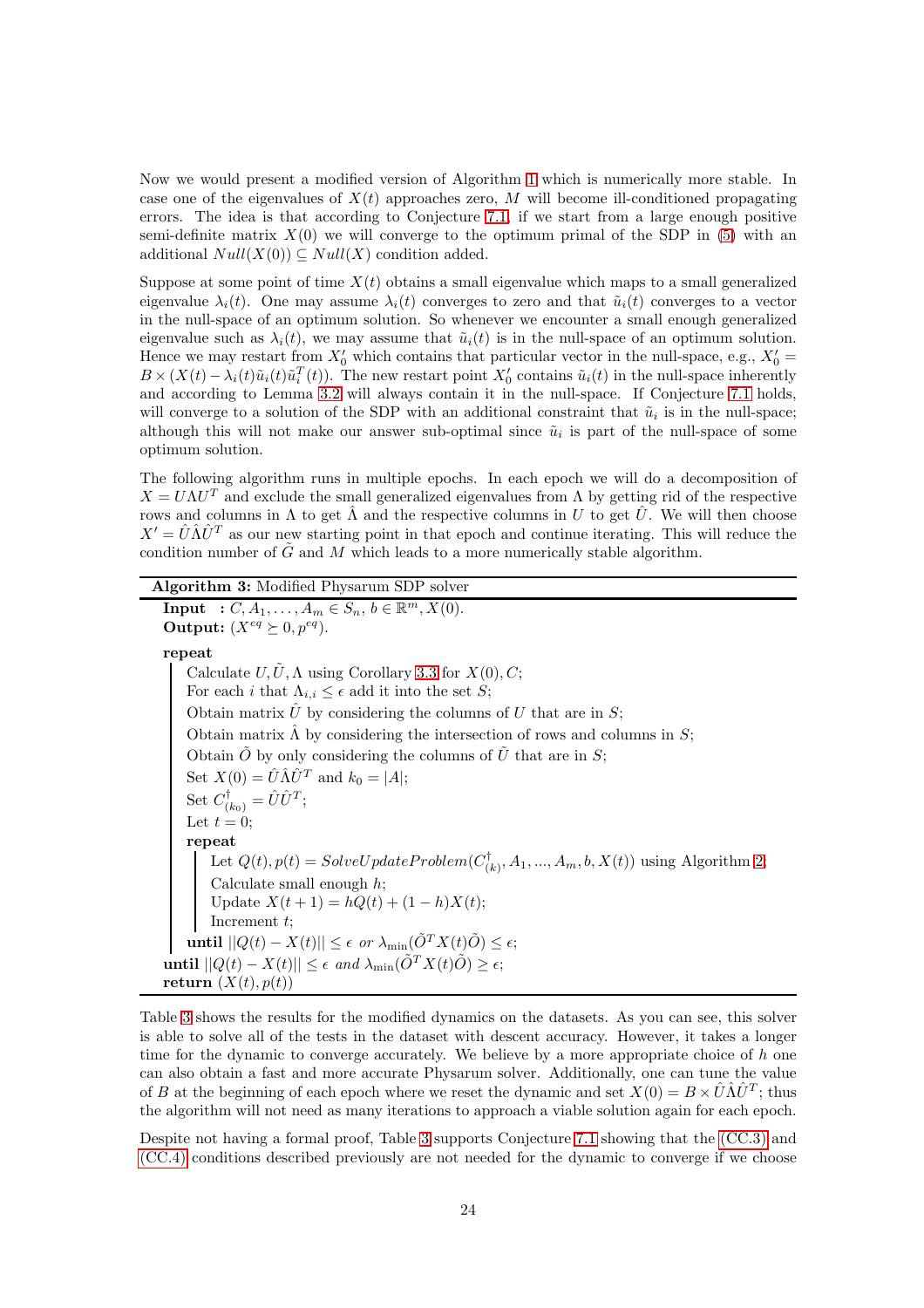$X(0)$  large enough.

| Testset Name   | Average<br>Time Spent | Maximum Primal Gap    | Maximum Infeasibility |
|----------------|-----------------------|-----------------------|-----------------------|
| testset1       | $7.5$ (sec)           | $3.6 \times 10^{-5}$  | $5.9 \times 10^{-12}$ |
| $testset2-1$   | $2.7$ (sec)           | $2.9 \times 10^{-6}$  | $4.8 \times 10^{-6}$  |
| $testset2-2$   | $65$ (sec)            | $2.48 \times 10^{-5}$ | $1.1 \times 10^{-13}$ |
| $testset3-1$   | $52$ (sec)            | $1.9 \times 10^{-7}$  | $5.1 \times 10^{-6}$  |
| $testset3-2$   | $115$ (sec)           | $8 \times 10^{-4}$    | $5 \times 10^{-7}$    |
| vertexcover1-1 | $9$ (sec)             | $1.3 \times 10^{-6}$  | $2.4 \times 10^{-7}$  |
| vertexcover1-2 | $41$ (sec)            | $5.9 \times 10^{-4}$  | $2.6 \times 10^{-4}$  |
| vertexcover2-1 | $8 \ (min)$           | $4 \times 10^{-6}$    | $3.88 \times 10^{-6}$ |
| vertexcover2-2 | $22 \; (\text{min})$  | $1.8 \times 10^{-2}$  | $3.3 \times 10^{-5}$  |
| large1         | $32$ (sec)            | $1.02 \times 10^{-4}$ | $5.9 \times 10^{-7}$  |
| large 2        | $170$ (sec)           | $7.2 \times 10^{-4}$  | $5.5 \times 10^{-11}$ |
| vertexcover3   | $7 \text{ (min)}$     | $1.7 \times 10^{-4}$  | $1.8 \times 10^{-4}$  |

<span id="page-24-0"></span>Table 3: Results of the modified Algorithm [3](#page-23-0) on the dataset. Maximum Primal Gap is the difference between the Physarum SDP solver and the SDPA baseline. Infeasibility measures how much  $X$  conflicts with the constraints. It is calculated by taking the maximum magnitude of the negative eigenvalue of  $X^{eq}$  and the maximum  $|b_{\ell} - tr(A_{\ell}X)|$  for  $1 \leq \ell \leq m$ .